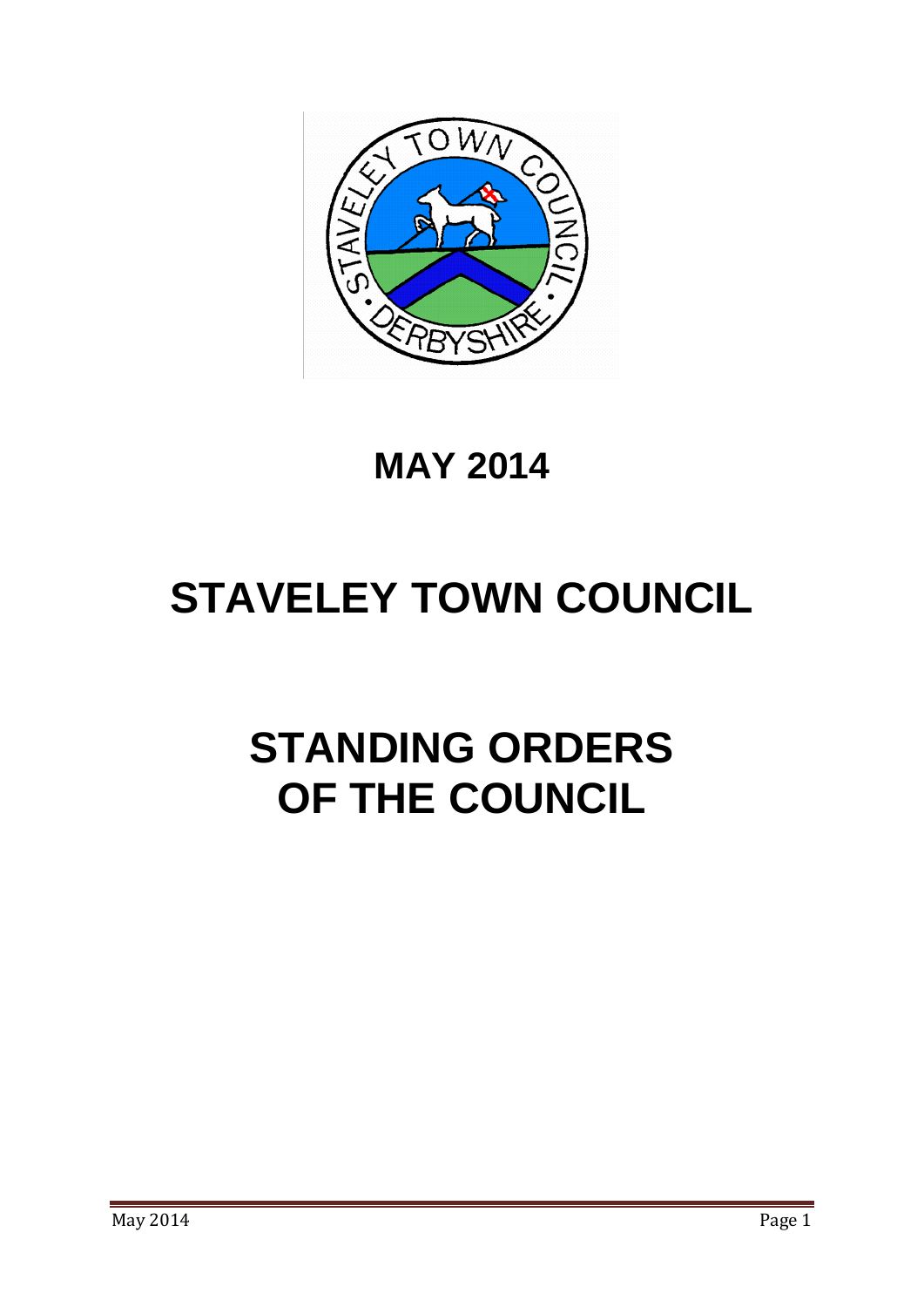| <b>Index of Standing Orders</b> |                                                   |                |                          |                                                                                  |      |
|---------------------------------|---------------------------------------------------|----------------|--------------------------|----------------------------------------------------------------------------------|------|
| <b>Standing</b><br>Order        |                                                   | Page           | <b>Standing</b><br>Order |                                                                                  | Page |
| 1                               | <b>Meetings</b>                                   | 3              | 20                       | <b>Estimates/precepts</b>                                                        | 17   |
| 2                               | <b>Ordinary Council</b><br><b>Meetings</b>        | 5              | 21                       | <b>Canvassing of and</b><br>recommendations by<br>councillors                    | 17   |
| 3                               | <b>Proper Officer</b>                             | $\overline{7}$ | 22                       | <b>Inspection of documents</b>                                                   | 17   |
| 4                               | <b>Motions requiring</b><br>written notice        | 8              | 23                       | <b>Unauthorised activities</b>                                                   | 17   |
| 5                               | <b>Motions not requiring</b><br>written notice    | 9              | 24                       | <b>Confidential business</b>                                                     | 18   |
| 6                               | <b>Rules of debate</b>                            | 10             | 25                       | Power of well-being<br>(England only)                                            | 18   |
| 7                               | <b>Code of Conduct</b><br>(England and Wales)     | 12             | 26                       | <b>Matters affecting council</b><br>employees                                    | 18   |
| 8                               | Questions                                         | 12             | 27                       | <b>Freedom of Information</b><br><b>Act 2000</b>                                 | 19   |
| 9                               | <b>Minutes</b>                                    | 12             | 28                       | <b>Relations with the</b>                                                        | 20   |
| 10                              | <b>Disorderly conduct</b>                         | 13             |                          | press/media                                                                      |      |
| 11                              | <b>Rescission of previous</b><br>resolutions      | 13             | 29                       | <b>Liaison with County,</b><br><b>District and Unitary</b><br><b>Councillors</b> | 20   |
| 12                              | <b>Voting on</b><br>appointments                  | 14             | 30                       | <b>Financial matters</b>                                                         | 20   |
| 13                              | <b>Expenditure</b>                                | 14             | 31                       | <b>Allegations of breaches</b><br>of the code of conduct                         | 21   |
| 14                              | <b>Execution and sealing</b><br>of legal deeds    | 14             | 32                       | <b>Variation, revocation</b><br>and suspension of                                | 22   |
| 15                              | <b>Committees</b>                                 | 15             |                          | standing orders                                                                  |      |
| 16                              | <b>Sub Committees</b>                             | 15             | 33                       | <b>Standing Orders to be</b><br>given to councillors                             | 22   |
| 17                              | <b>Extraordinary Meetings</b>                     | 15             |                          |                                                                                  |      |
| 18                              | <b>Advisory Committees</b>                        | 16             |                          |                                                                                  |      |
| 19                              | <b>Accounts and</b><br><b>Financial Statement</b> | 16             |                          |                                                                                  |      |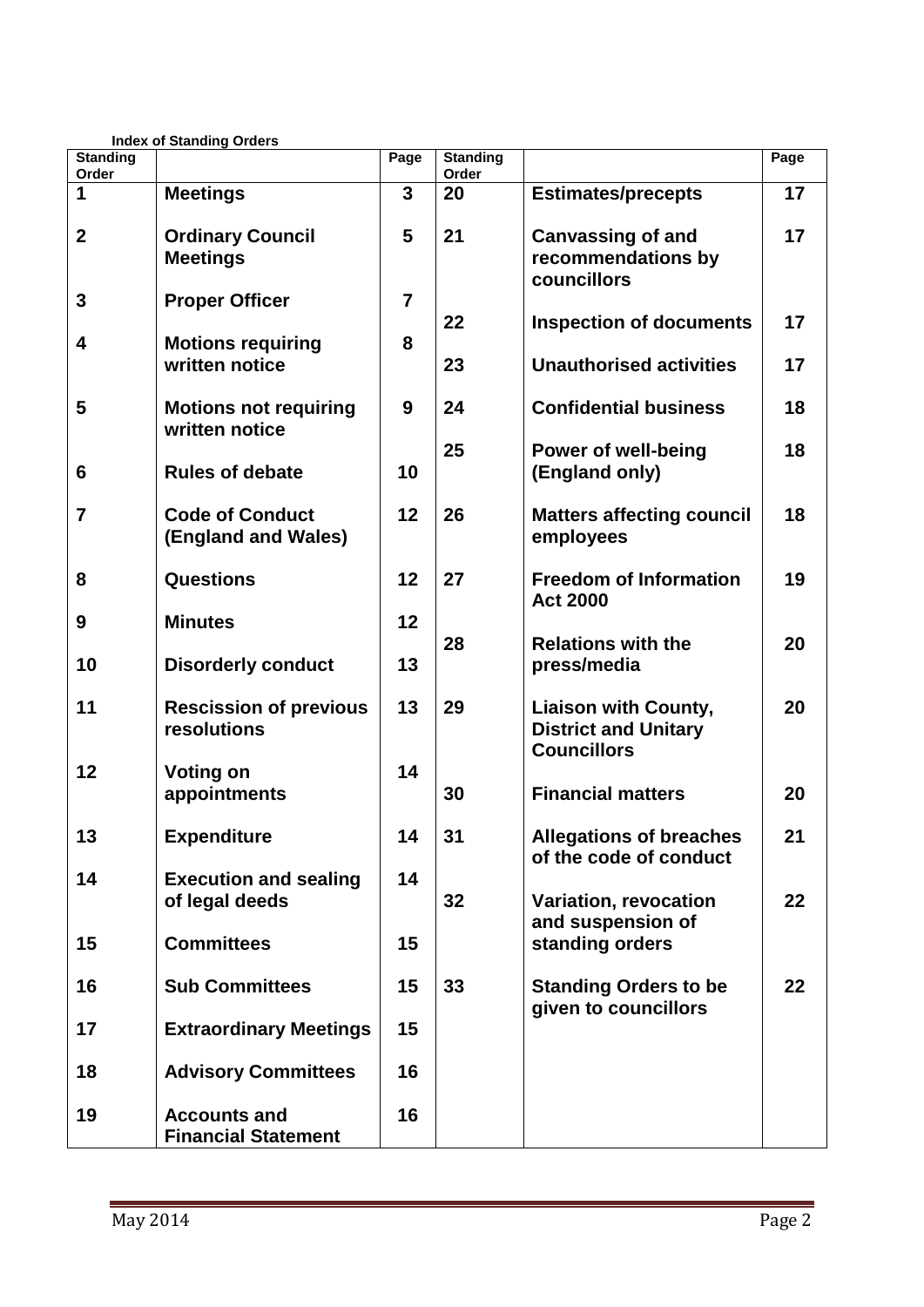#### **STANDING ORDERS**

#### **1. MEETINGS**

- **a) Meetings shall not take place in premises, which at the time of the meeting, are re used for the supply of alcohol unless no other premises are available free of charge or at a reasonable cost.**
- **b) When calculating the three clear days for notice of a meeting to Councillors and the public, the day on which notice was issued, the day of the meeting, a Sunday, a day of the Christmas break, a day of the Easter Break or of a bank holiday or a day appointed for public thanksgiving or mourning shall not count.**
- **c) Meetings shall be open to the public unless their presence is prejudicial to the public interest by reason of the confidential nature of the business to be transacted or for other special reasons. The public's exclusion from part or all of a meeting shall be by a resolution which shall give reasons for the public's exclusion.**
- **d)** Subject to standing order 1(c) above, members of the public are permitted to make representations, answer questions and give evidence in respect of any item of business included in the agenda.
- **e)** The period of time which is designated for public participation in accordance with standing order 1(d) above shall not normally exceed fifteen minutes.
- **f)** Subject to standing order 1(e) above, each member of the public is entitled to speak once only in respect of business itemised on the agenda and shall not speak for more than three minutes.
- **g)** In accordance with standing order 1(d) above, a question asked by a member of the public during a public participation session at a meeting shall not require a response or debate.
- **h)** In accordance with standing order 1(g) above, the Chair may direct that a response to a question posed by a member of the public be referred to a Councillor for an oral response or to an employee for a written response.
- **i)** A record of a public participation session at a meeting shall be included in the minutes of that meeting.
- **j)** Except at the Annual Meeting a member shall remain seated when speaking unless permitted by the Chair to stand.
- **k)** Any person speaking at a meeting shall address their comments to the Chair.
- **l)** Only one person is permitted to speak at a time. If more than one person wishes to speak, the Chair shall direct the order of speaking. Whenever the Chair speaks during a debate all other Members shall be silent.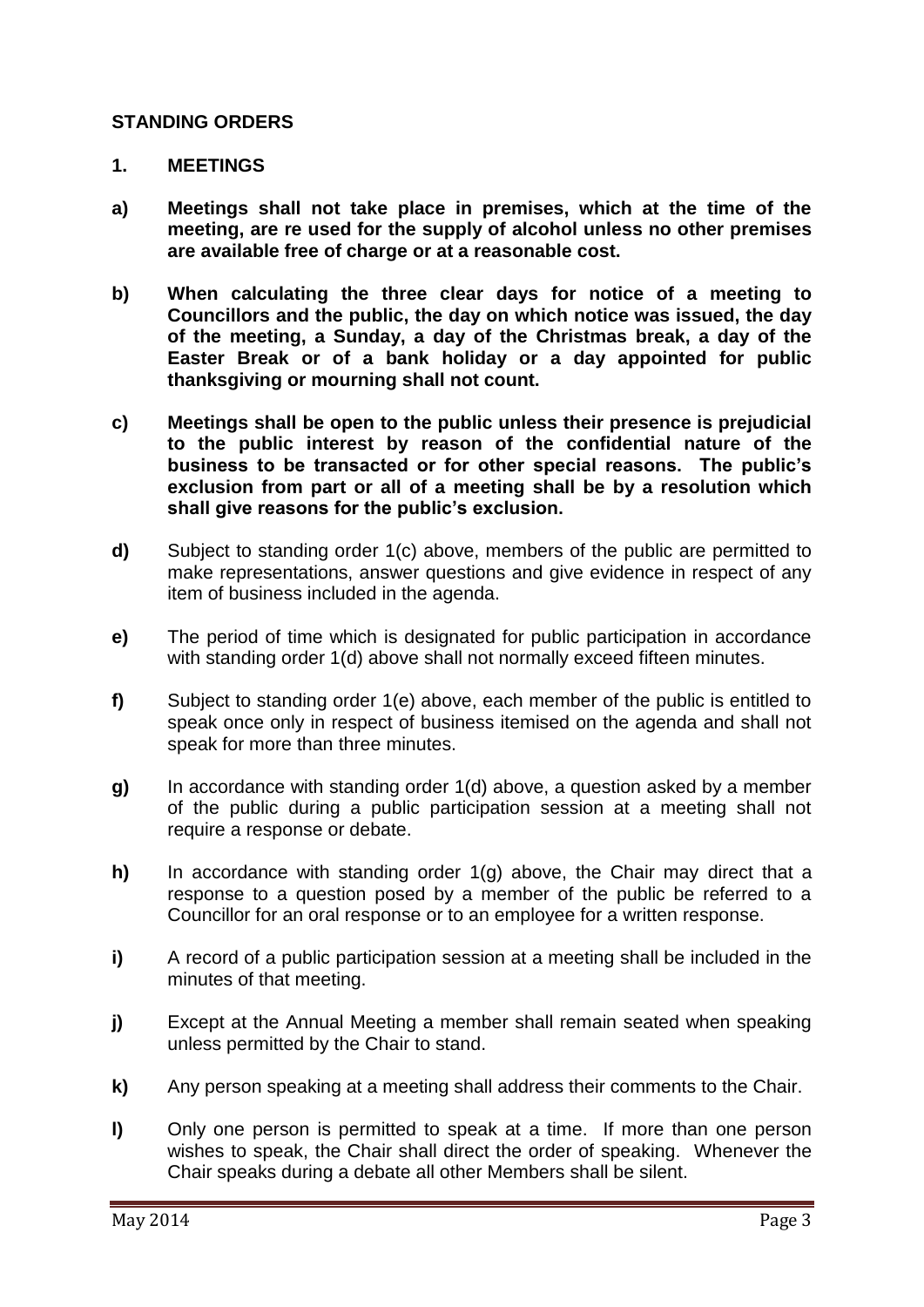- **m) Photographing, recording, broadcasting or transmitting the proceedings of a meeting by any means is not permitted without the Council's consent.**
- **n) In accordance with standing order 1(c) above, the press shall be provided reasonable facilities for the taking of their report of all or part of a meeting at which they are entitled to be present.**
- **o) Subject to standing orders which indicate otherwise, anything authorised or required to be done by, to or before the Chair may in his absence be done by, to or before the Vice-Chair (if any).**
- **p) The Chair, if present, shall preside at a meeting. If the Chair is absent from a meeting, the Vice Chair, if present, shall preside. If both the Chair and the Vice-Chair are absent from a meeting, a Councillor as chosen by the Councillors present at the meeting shall preside at the meeting.**
- **q) Subject to model standing order 1(y) below, all questions at a meeting shall be decided by a majority of the Councillors present and voting thereon.**
- **r) The Chair may give an original vote on any matter put to the vote, and in the case of an equality of votes may exercise his casting vote whether or not he gave an original vote.**
- **s) Unless standing orders provide otherwise, voting on any question shall be by a show of hands. At the request of a Councillor, the voting on any question shall be recorded so as to show whether each Councillor present and voting gave his vote for or against that question.** Such a request shall be made before moving on to the next item of business on the agenda.
- **t) The minutes of a meeting shall record the names of Councillors present** and absent.
- **u)** If prior to a meeting, a Councillor has submitted reasons for his absence at the meeting which is then approved by a resolution; such resolution shall be recorded in the minutes of the meeting at which the approval was given.
- **v) The code of conduct adopted by the Council shall apply to Councillors in respect of the entire meeting.**
- **w) An interest arising from the code of conduct adopted by the Council, the existence and nature of which is required to be disclosed by a Councillor and** Proper Officer or Employee of the Council acting as Proper Officer in the absence of the Proper Officer **at a meeting shall be recorded in the minutes.**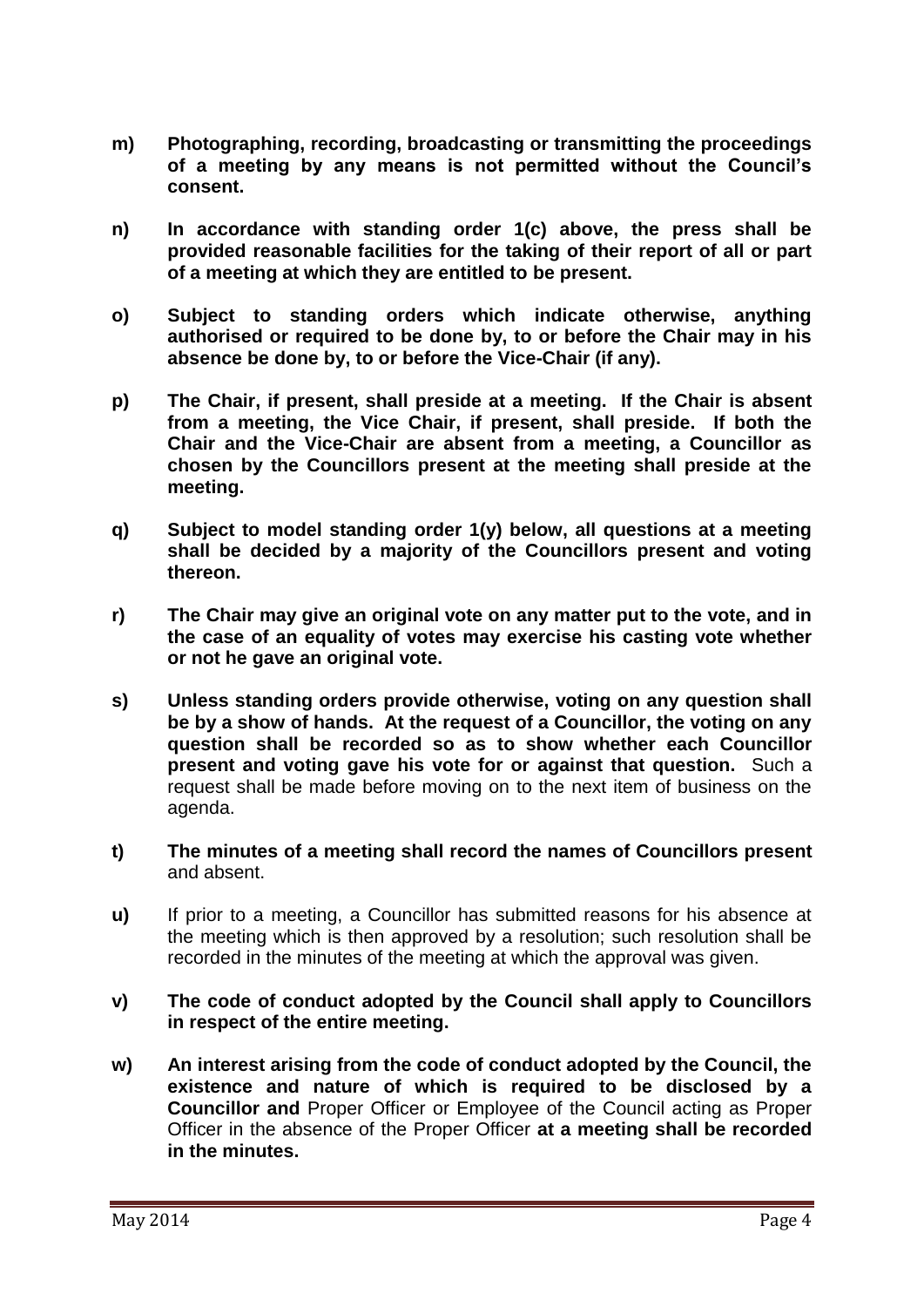- **x) No business may be transacted at a meeting unless at least one third of the whole number of members of the Council are present and in no case shall the quorum of a meeting be less than three.**
- **y) If a meeting is or becomes inquorate no business shall be transacted** and the meeting shall be adjourned. Any outstanding business of a meeting so adjourned shall be transacted at a following meeting.
- **z)** Meetings shall not exceed a period of two hours.
- **2. ORDINARY COUNCIL MEETINGS (See also Standing Order 1 above)**
- **a) In an election year, the Annual Meeting of the Council shall be held on or within 14 days following the day on which the new Councillors elected take office.**
- **b) In a year which is not an election year, the Annual Meeting of a Council shall be held on such day in May as the Council may direct.**
- **c) If no other time is fixed the Annual Meeting of the Council shall take place at 6.00 p.m.**
- **d) In addition to the Annual Meeting of the Council, at least three other ordinary meetings shall be held in each year on such dates and times as the Council directs.**
- **e) The election of the Chair, Vice-Chair, Leader and Deputy Leader of the Council shall be the first business completed at the Annual Meeting of the Council.**
- **f) The Chair of the Council, unless he has resigned or become disqualified, shall continue in office and preside at the Annual Meeting until his successor is elected at the next Annual Meeting of the Council.**
- **g) The Vice-Chair of the Council, if any, unless he resigns or becomes qualified, shall hold office until immediately after the election of the Chair of the Council at the next Annual Meeting of the Council.**
- **h) In an election year, if the current Chair of the Council has not been reelected as a member of the Council, he shall preside at the meeting until a successor Chair has been elected. The current Chair of the Council shall not have an original vote in respect of the election of the new Chair of the Council but must give a casting vote in the case of an equality of votes.**

At each Annual Meeting of the Town Council, the first business shall be;

- i) In an election year, delivery by Councillors of their declarations of acceptance of office.
- ii) To elect the Chair.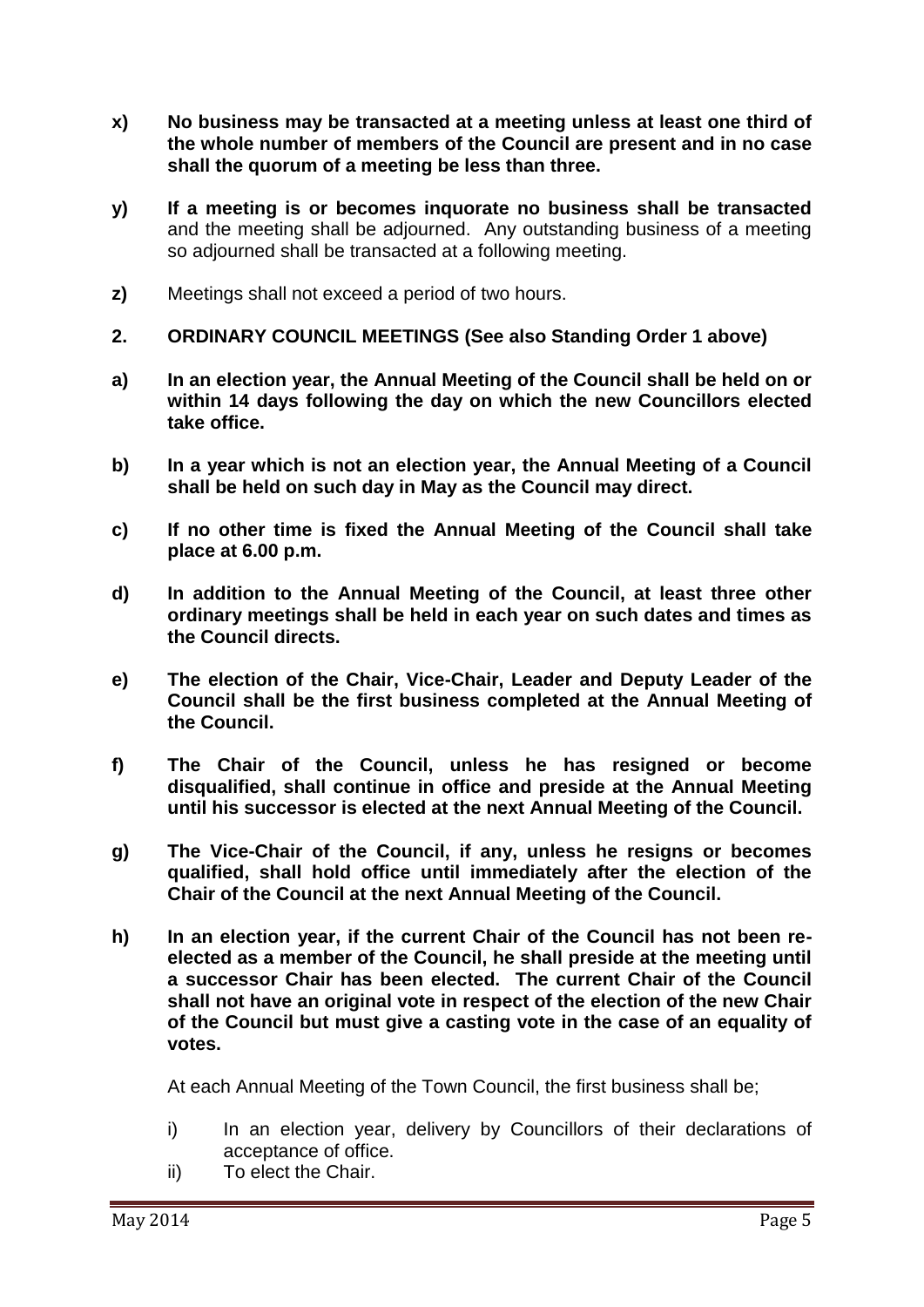- iii) To receive the Chair's Declaration of Acceptance of Office.
- iv) To elect the Vice-Chair.
- v) To elect The Leader of the Council.
- vi) To elect the Deputy Leader of the council.
- vii) Setting the dates, times and place of ordinary meetings of the full Council for the year ahead.
- viii) Receipt of nominations to any committees, advisory committees. Subcommittees/working groups.
- ix) Review of representation on or work with external bodies and arrangements for reporting back.
- x) In a year of elections, if a Council's period of eligibility to exercise the power of well being expired the day before the Annual Meeting, to review and make arrangements to reaffirm eligibility.
- **j)** Council will at its June Ordinary Meeting:
	- i) Review of delegation arrangements to any committees, subcommittees, working parties, employees and other local authorities.
	- ii) Review of the terms of references for any committees, subcommittees/working parties.
	- iii) Review and adoption of appropriate standing orders and financial regulations.
	- iv) Review of arrangements, including any charters, with other local authorities and review of contributions made to expenditure incurred by other local authorities.
	- v) Review of inventory of land and assets including buildings and office equipment.
	- vi) Review and confirmation of arrangements for insurance cover in respect of all insured risks.
	- vii) Establish or reviewing the Council's complaints procedure.
	- viii) Establish or reviewing the Council's procedures for handling requests made under the Freedom of Information Act 2000 and the Data Protection Act 1998.
	- ix) Establish or reviewing the Council's policy for dealing with the press/media.
- **k)** At each Ordinary Meeting of the Town Council, the first business shall be to receive such declarations of registerable interests (if any) as are required by law to be made. Thereafter the order of business unless the Council decides otherwise, on the ground of urgency, shall be as follows:
	- i) To deal with business expressly required by statute to be done.
	- ii) To receive such communications as the presiding Chair may wish to lay before the Council.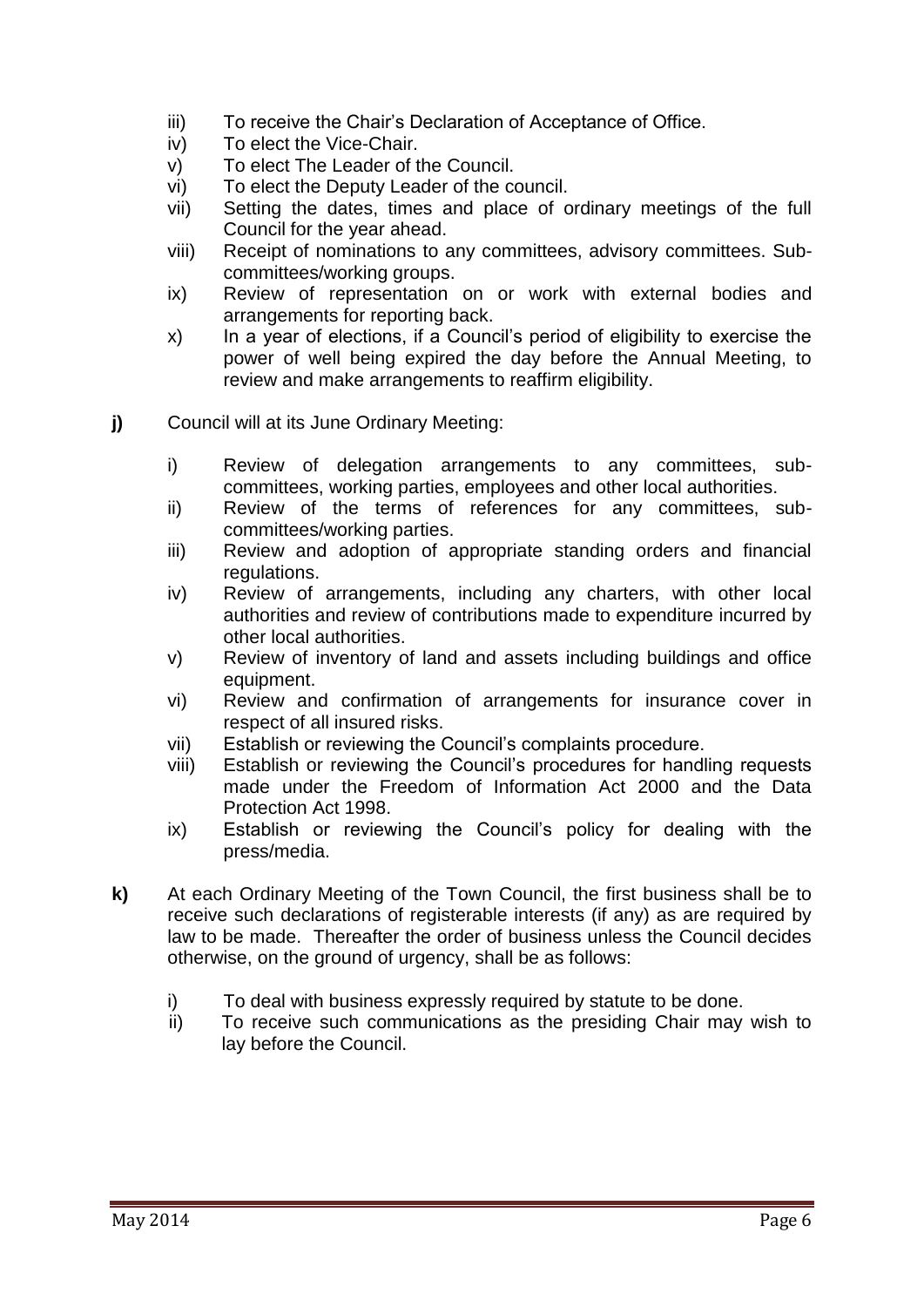# **3. PROPER OFFICER**

- **a)** The Council's Proper Officer shall be either (i) the Clerk to the Council or such other employee as may be nominated by the Council from time to time or (ii) such other employee appointed by the Council to undertake the role of the Proper Officer during the Proper Officer's absence. The Proper Officer and the employee appointed to act as such during the Proper Officer's absence shall fulfil the duties assigned to the Proper Officer in standing orders. (iii) The Proper Officer and the employee appointed to act as such during the Proper Officer's absence shall declare interest on any item on the agenda they may have interest in.
- **b)**
- i) The Council's Proper Officer shall do the following: **Sign and serve on Councillors by electronic form, delivery or post at their residences a summons confirming the time, date, venue and the agenda of a meeting of the council and a meeting of a committee,** subcommittee **at least five clear days before the meeting.**
- **ii) Give public notice of the time, date, venue and agenda at least three clear days before a meeting of the Council or a meeting of a committee** or a sub-committee, **(provided that the public notice with agenda of an extraordinary meeting of the Council convened by Councillors is signed by them).**
- iii) Subject to standing orders 4(a)-(e) below, include in the agenda all motions in the order received unless a councillor has given written notice at least two clear days before the meeting confirming their withdrawal of it.
- **iv) Convene a meeting of full Council for the election of a new Chair, occasioned by a casual vacancy in his office, in accordance with standing order [3(b)i] or** [3(b)ii] above.
- v) Make available for inspection the minutes of meetings.
- **vi) Receive and retain copies of byelaws made by other local authorities.**
- **vii) Receive and retain declarations of acceptance of office from Councillors.**
- viii) Retain a copy of every Councillor's register of interest and any changes to it and keep copies of the same available for inspection.
- ix) Keep proper records required before and after meetings.
- x) Process all requests made under the Freedom of Information Act 2000 and Data Protection Act 1998, in accordance with and subject to the Council's procedures relating to the same.
- xi) Receive and send general correspondence and notices on behalf of the Council except where there is a resolution to the contrary.
- xii) Manage the organisation, storage of and access to information held by the Council in paper and electronic form.
- xiii) Arrange for legal deeds to be sealed using the Council's Common Seal and witnessed (*See also model standing orders 14(a) and (b)).*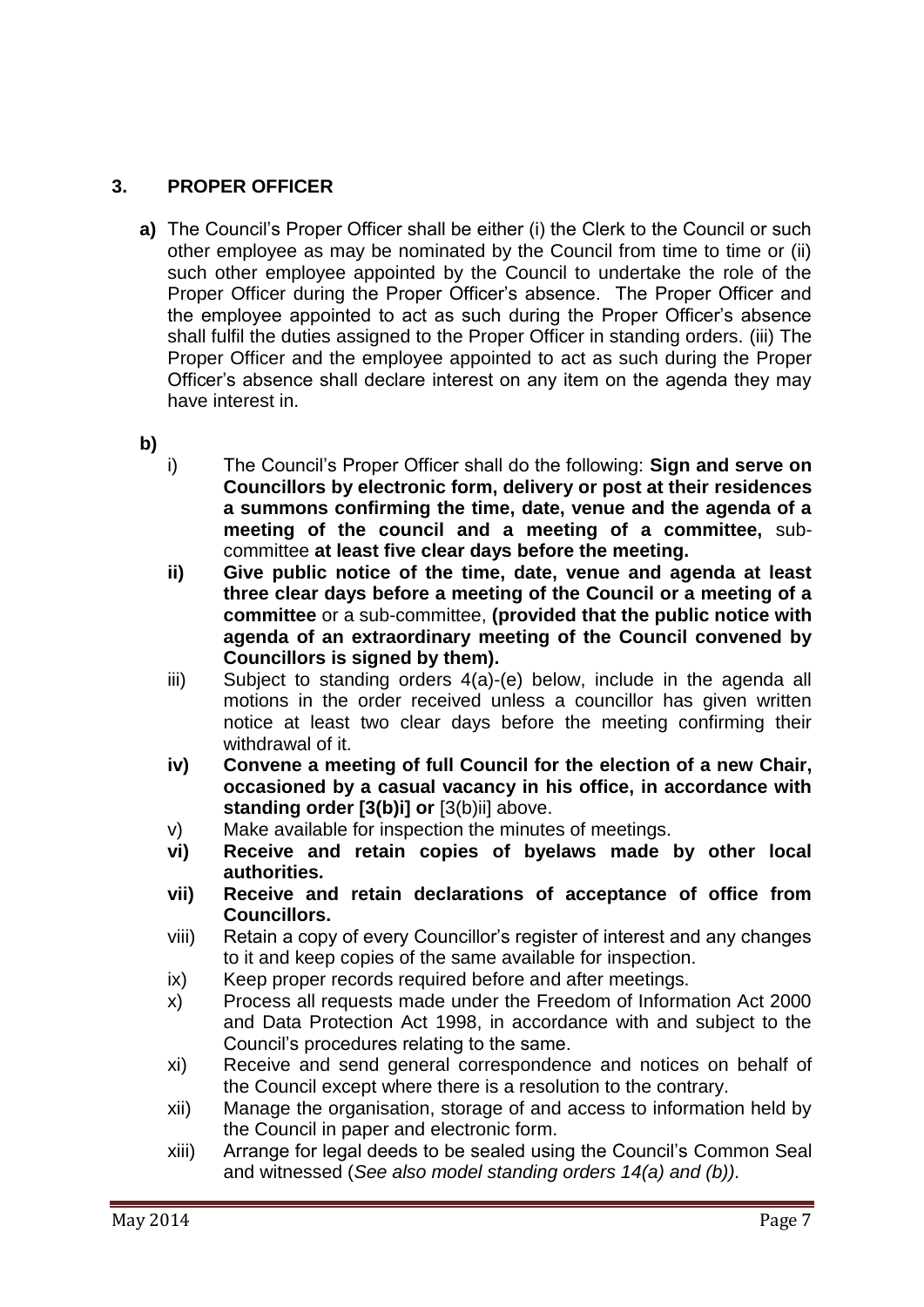- xiv) Arrange for the prompt authorisation, approval, and instruction regarding any payments to be made by the Council in accordance with the Council's financial regulations.
- xv) Record every planning application notified to the Council and the Council's response to the local planning authority in a book or electronic file for such purpose.
- xvi) Retain custody of the seal of the Council which shall not be used without a resolution to that effect.
- xvii) Action or undertake activity or responsibilities instructed by resolution or contained in standing orders.

# **4. MOTIONS REQUIRING WRITTEN NOTICE**

- a) In accordance with standing Order 3(a)(iii) above, no motion may be moved at a meeting unless it is included in the agenda and the mover has given written notice of its wording to the Council's Proper Officer at least two clear days before the next meeting.
- b) The Proper Officer will, before including a motion in the agenda received in accordance with standing order 4(a) above, correct obvious grammatical or typographical errors in the wording of the motion.
- c) If the Proper Officer considers the wording of a motion received in accordance with standing order 4(a) above is not clear in the meaning, the motion shall be rejected until the mover of the motion resubmits it in writing to the Proper Officer in clear and certain language on the day of the meeting up to 1pm.
- d) If the wording or nature of a proposed motion is considered unlawful or improper, the Proper Officer shall consult with the Leader or Chair, Deputy Leader in the absence of the Leader of the forthcoming meeting or, as the case may be, the Councillors who have convened the meeting, to consider whether the motion shall be included or rejected in the agenda.
- e) Having consulted the Leader or Chair, Deputy Leader in the absence of the Leader or Councillors pursuant to standing order 4(d) above, the decision of the Proper Officer as to whether or not to include the motion in the agenda shall be final.
- f) Notice of every motion received in accordance with the Council's standing orders shall be numbered in the order received and shall be entered in a book, which shall be open to inspection by all Councillors.
- g) Every motion rejected in accordance with the Council's standing orders shall be duly recorded with a note by the Proper Officer giving reasons for its rejection in a book for that purpose, which shall be open to inspection by all Councillors.
- h) Every motion and resolution shall relate to the Council's statutory functions, powers and lawful obligations or shall relate to an issue which specifically affects the Council's area or its residents.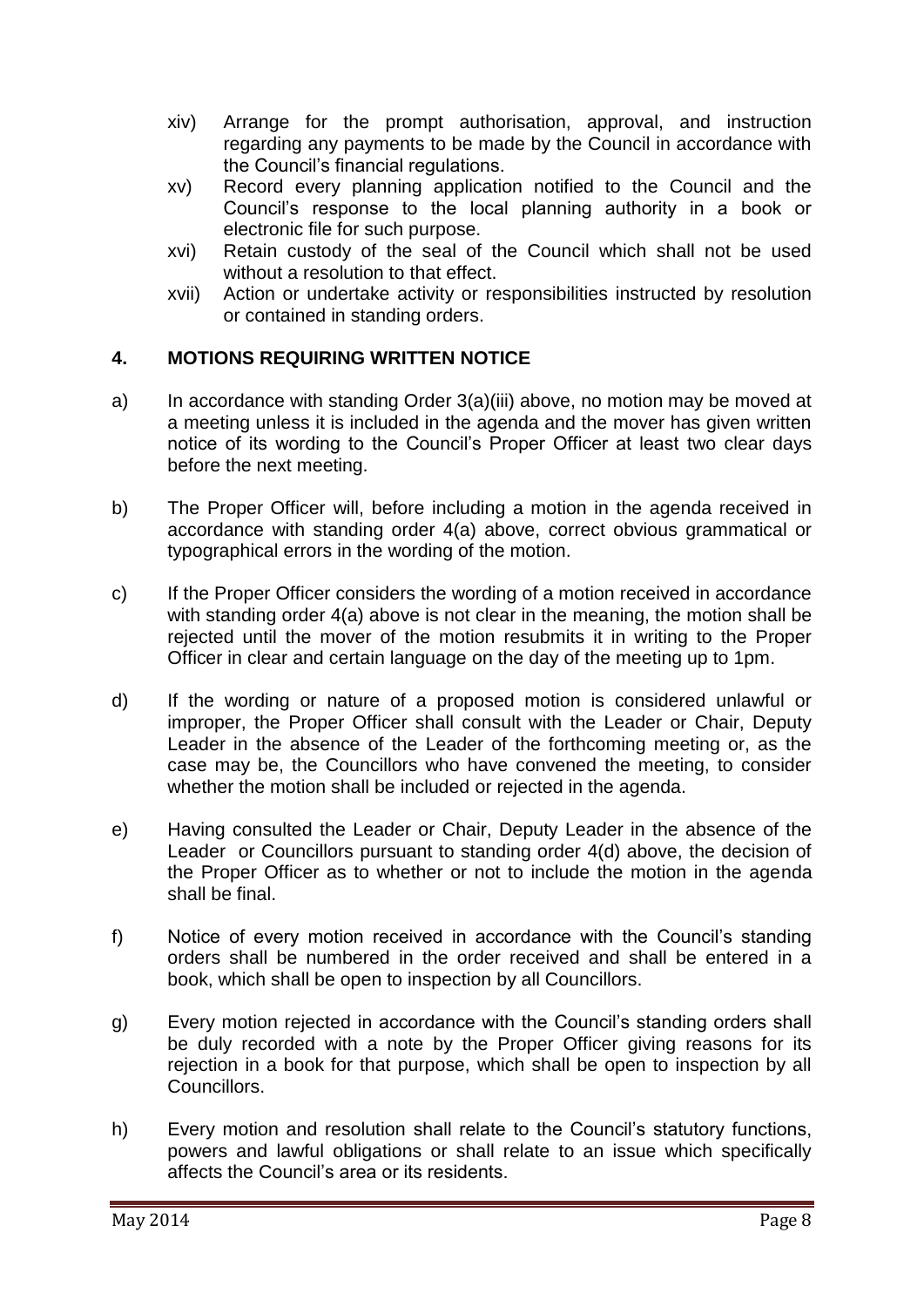# **5. MOTIONS NOT REQUIRING WRITTEN NOTICE**

- **a)** Motions in respect of the following matters may be moved without written notice.
	- i) To appoint a person to preside at a meeting.
	- ii) To approve the absences of Councillors
	- iii) To approve the accuracy of the minutes of the previous meeting.
	- iv) To correct an inaccuracy in the minutes of the previous meeting.
	- v) To dispose of business, if any, remaining from the last meeting.
	- vi) To alter the order of business on the agenda for reasons of urgency or expedience.
	- vii) To proceed to the next business on the agenda.
	- viii) To close or adjourn debate.
	- ix) To refer by formal delegation a matter to a committee or to a subcommittee or an employee.
	- x) To appoint a committee or sub-committee or working group any councillors (including substitutes) thereto.
	- xi) To receive nominations to a committee or sub-committee or Advisory Committee.
	- x) To appoint a committee or sub-committee or working group any councillors (including substitutes) thereto.
	- xi) To receive nominations to a committee or sub-committee or Advisory Committee.
	- xii) To dissolve a committee or sub-committee.
	- xiii) To note the minutes of a meeting of a committee or sub-committee or Advisory Committee.
	- xiv) To consider a report and/or recommendations made by a committee or a sub-committee or Advisory Committee. Or an employee.
	- xv) To consider a report and/or recommendations made by an employee, professional advisor, expert or consultant.
	- xvi) To authorise legal deeds to be sealed by the Council's common seal and witnessed (*see standing orders 14(a) and (b) below.)*
	- xvii) To authorise the payment of monies in line with Financial Regulations.
	- xviii) To amend a motion relevant to the original or substantive motion under consideration which shall not have the effect of nullifying it.
	- xix) To extend the time limit for speeches.
	- xx) To exclude the press and public for all or part of a meeting.
	- xxi) To silence or exclude from the meeting a Councillor or a member of the public for disorderly conduct.
	- xxii) To give the consent of the Council if such consent is required by standing orders.
	- **xxiii) To suspend any standing order except those which are mandatory by law.**
	- xxiv) To adjourn the meeting.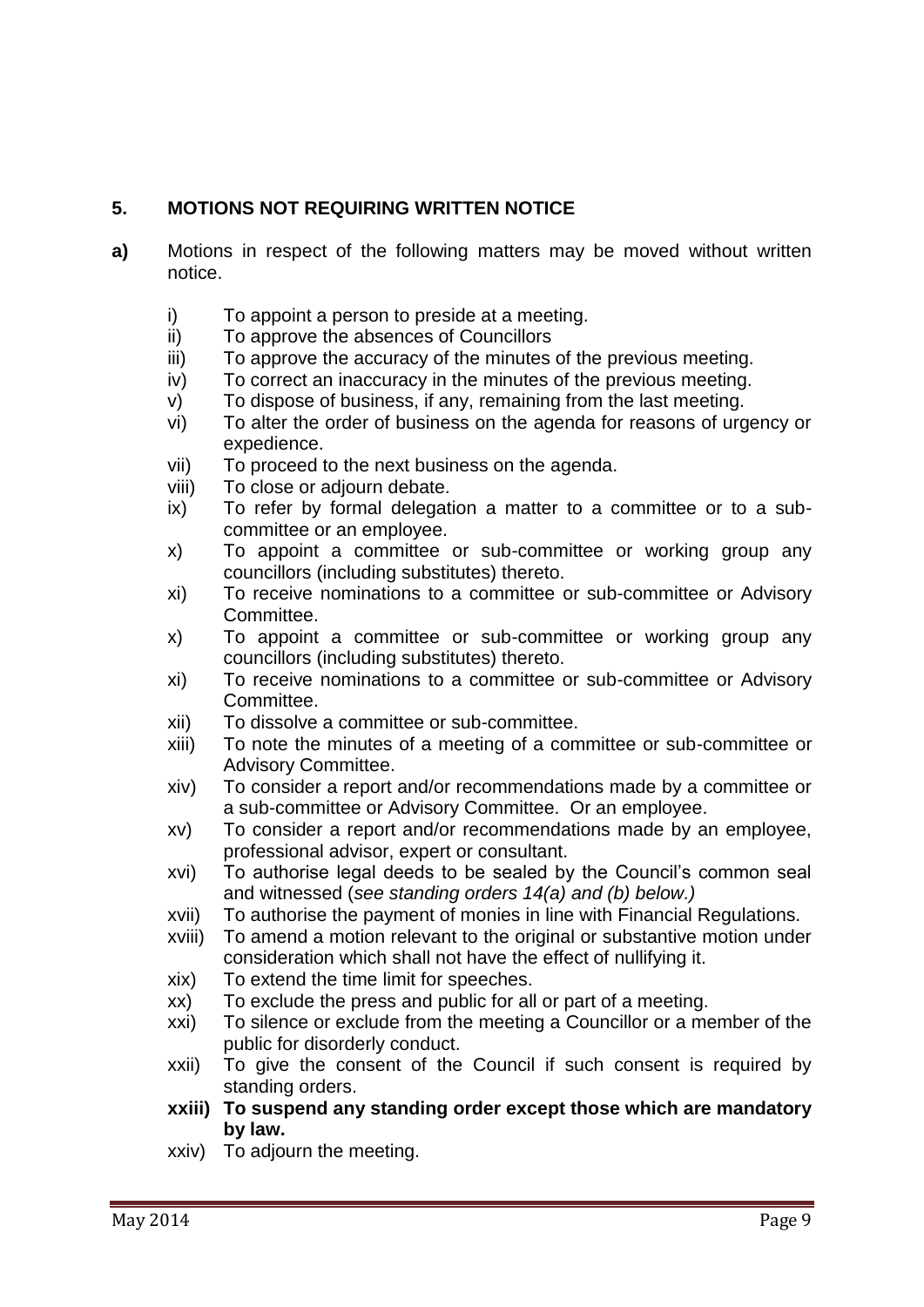- xxv) To appoint representatives to outside bodies and to make arrangements for those representatives to report back the activities of outside bodies.
- xxvi) To answer questions from Councillors.
- **b)** If a motion falls within the terms of reference of a committee or sub-committee or within the delegation powers conferred on an employee, a referral of the same may be made to such committee or sub-committee or employee provided that the Leader may direct for it to be dealt with at the present meeting for reasons of urgency or expedience.

### **6. RULES OF DEBATE**

- a) Motions included in an agenda shall be considered in the order that they appear on the agenda unless the order is changed at the Chair's direction for reasons of expedience.
- b) Subject to standing orders 4(a)-(e) above, a motion shall not be discussed unless it has been proposed and seconded.
- c) Subject to standing order 3(b) (iii) above, a motion included in an agenda not moved by the Councillor, who tabled it, may be treated as withdrawn.
- d) A motion to amend an original or substantive motion shall not be considered unless proper notice has been given after the original or substantive motion has been seconded and notice of such amendment, shall, if required by the Chair, be reduced to writing and handed to the Chair who shall determine the order in which they are considered.
- e) A Councillor may move amendments to their own motion. If a motion has already been seconded, an amendment to it shall be with the consent of the seconder.
- f) Any amendment to a motion shall be either:
	- i) To leave out words;
	- ii) To add words;
	- iii) To leave out words and add other words.
- g) A proposed or carried amendment to a motion shall not have the effect of rescinding the original or substantive motion under consideration.
- h) Only one amendment shall be moved and debated at a time, the order of which shall be directed by the Chair. No further amendment to a motion shall be moved until the previous amendment has been disposed of.
- i) Subject to Standing order 6(h) above, one or more amendments may be discussed together if the Chair considers this expedient but shall be voted upon separately.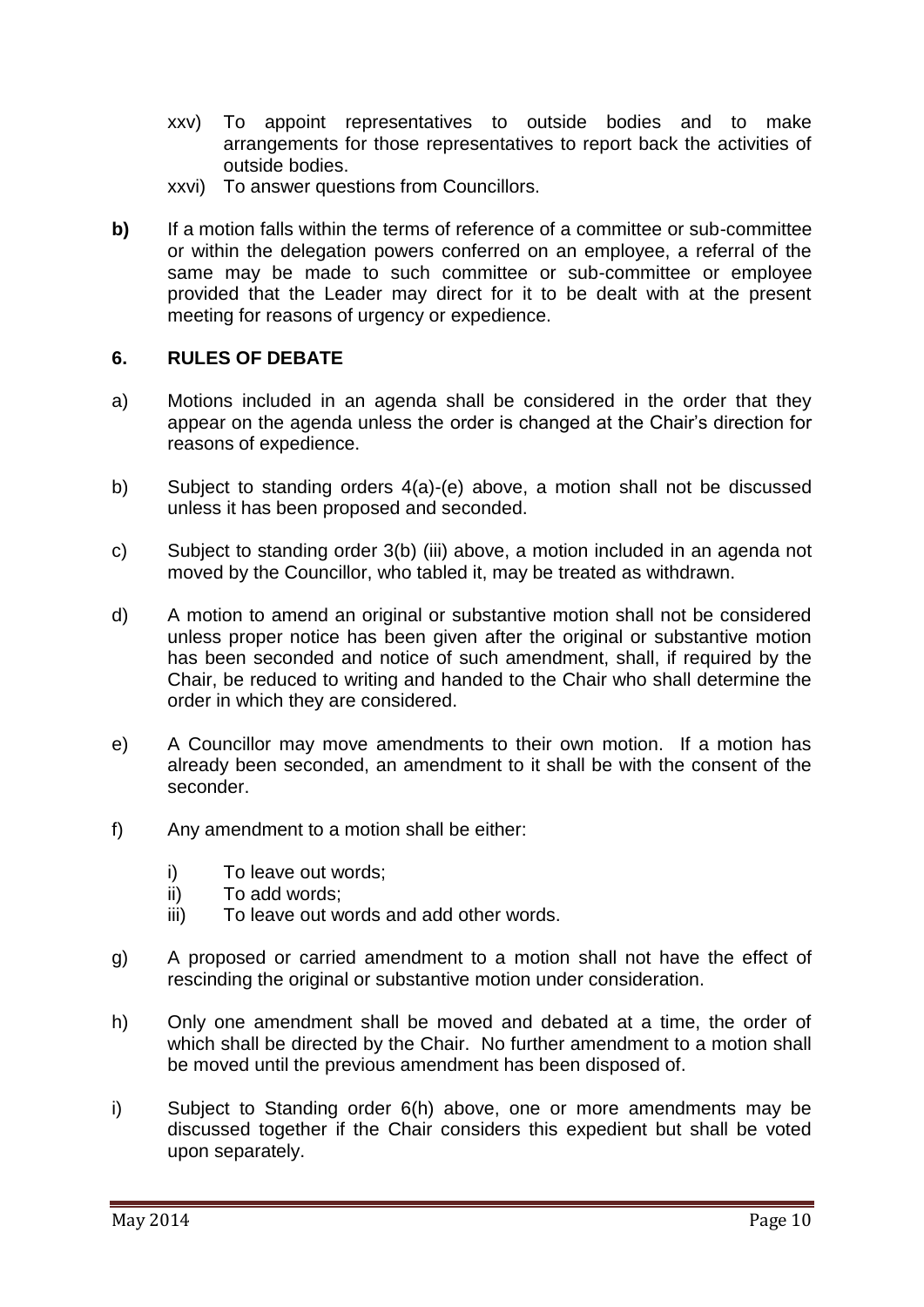- j) Pursuant to standing order 6(h) above, the number of amendments to an original or substantive motion, which may be moved by a Councillor, is limited to one.
- k) If an amendment is not carried, other amendments shall be moved in the order directed by the Chair.
- l) If an amendment is carried, the original motion, as amended, shall take the place of the original motion and shall become the substantive motion upon which any further amendment may be moved.
- m) The mover of a motion or the mover of an amendment shall have the right of reply, not exceeding 3 minutes.
- n) Where a series of amendments to an original motion are carried, the mover of the original motion shall have a right of reply in respect of the substantive motion at the very end of debate and immediately before it is put to the vote.
- o) Subject to standing orders 6(m) and (n) above, a Councillor may not speak further in respect of any one motion except to speak once on an amendment moved by another Councillor or to make a point of order or to give a personal explanation.
- p) During the debate of a motion, a Councillor may interrupt only on a point of order or a personal explanation and the Councillor who was interrupted shall stop speaking. A Councillor raising a point of order shall identify the standing order which they consider has been breached or specify the irregularity in the meeting they are concerned by.
- q) A point of order shall be decided by the Chair and his decision shall be final.
- r) With the consent of the seconder and/or of the meeting, a motion or amendment may be withdrawn by the proposer. A Councillor shall not speak upon the said motion or amendment unless permission for the withdrawal of the motion or amendment has been refused.
- s) Subject to standing order 6(o) above, when a Councillor's motion is under debate no other motion shall be moved except:
	- i) To amend the motion;
	- ii) To proceed to the next business;
	- iii) To adjourn the debate;
	- iv) To put the motion to a vote;
	- v) To ask a person to be silent or to leave the meeting;
	- vi) To refer a motion to a committee or sub-committee for consideration;
	- vii) To exclude the public and press;
	- viii) To adjourn the meeting;
	- ix) To suspend any standing order, except those which are mandatory.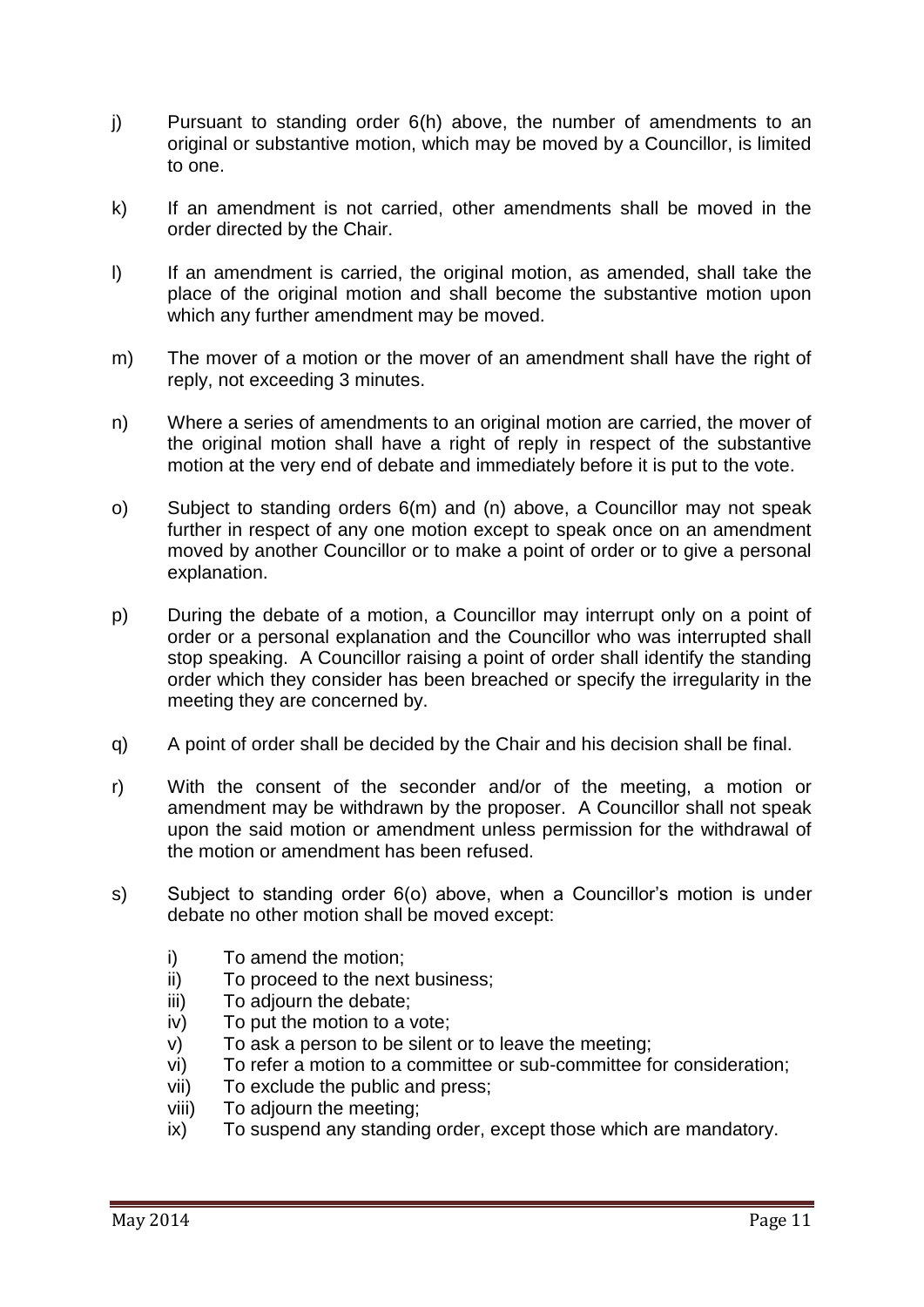t) In respect of standing order 6(s) (iv) above, the Chair shall first be satisfied that the motion has been sufficiently debated before it is seconded and put to the vote. The Chair shall call upon the mover of the motion under debate to exercise or waive their right of reply and shall put the motion to the vote after that right has been exercised or waived. The adjournment of a debate or of the meeting shall not prejudice the mover's right of reply at the resumption.

# **7. CODE OF CONDUCT** *see also MODEL STANDING ORDERS 1(d)-(l) above*

#### **a) All Councillors shall observe the code of conduct adopted by the Council.**

- b) All Councillors shall undertake training in the code of conduct within Six months of the delivery of their declaration of acceptance of office.
- c) Where a member has a disclosable pecuniary interest in any business of the authority they must withdraw from the meeting room (including the public gallery) whenever it becomes apparent that the business is being considered, unless the member has been granted a dispensation from the District Council's Monitoring Officer.
- d) Where a member has a significant other interest in any business of the authority they must withdraw from the meeting room (including the public gallery) whenever it becomes apparent that the business is being considered.
- e) A member with a significant other interest in any business of the authority may still attend that meeting but only for the purpose of making representations, answering questions or giving evidence relating to the business, provided that the public are also allowed to attend the meeting for the same purpose. Immediately after making representations, answering questions or giving evidence the member must withdraw from the meeting room (including the public gallery) for the consideration and vote on the business.

# **8. QUESTIONS**

- a) A Councillor may seek an answer to a question concerning any business of the council not on the agenda provided two clear days notice of the question has been given to the clerk to the Council.
- b) Every question shall be put and answered without discussion.

#### **9. MINUTES**

a) A copy of Draft Minutes of the Ordinary Meeting and of all Committees to be circulated to the Chair, Vice-Chair, Leader and Deputy Leader of the Council together with the Chair and Vice-Chair of each Committee no later than five clear days of the meeting.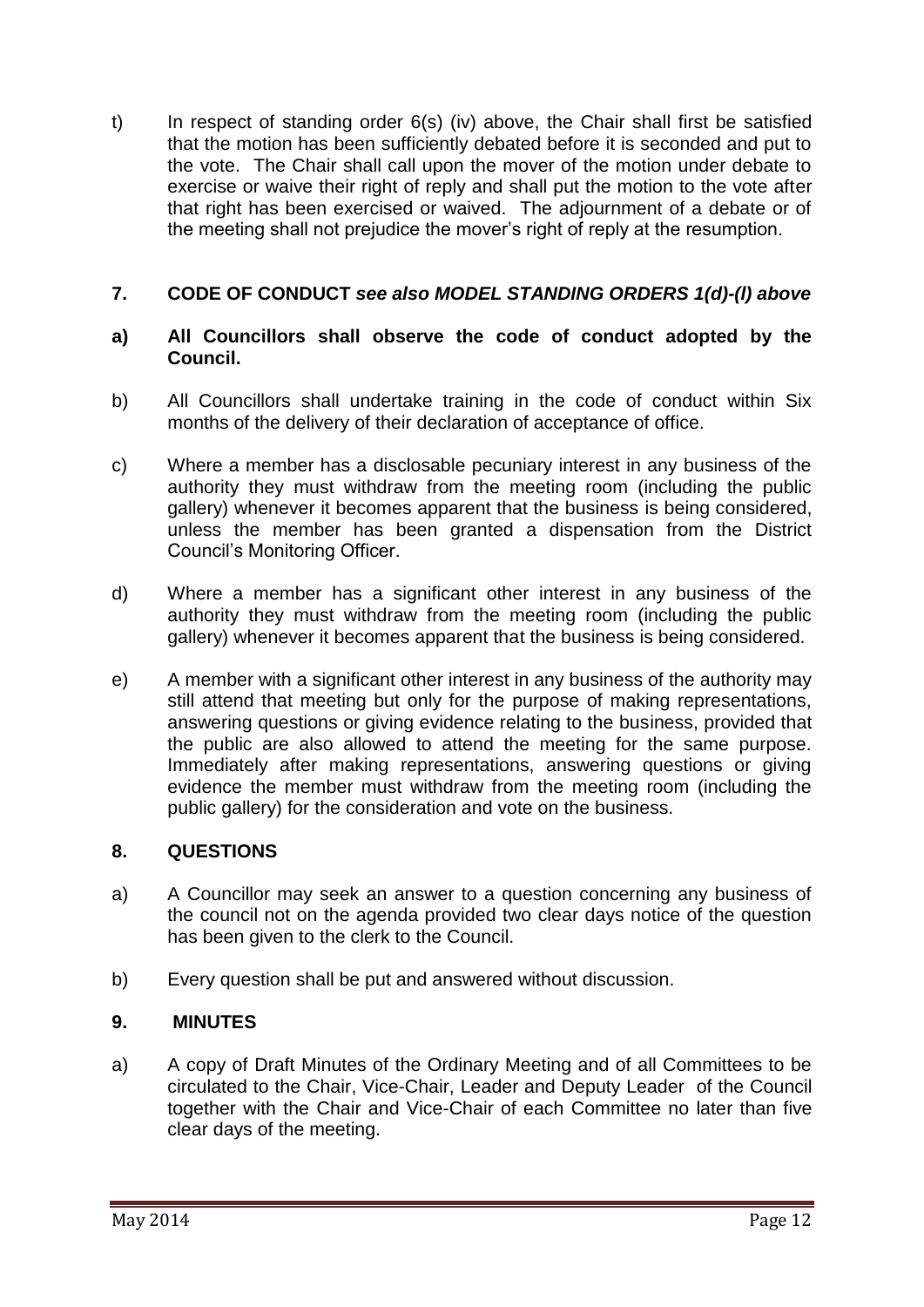- b) If a copy of the draft minutes of a preceding meeting has been circulated to Councillors no later than the day of service of the summons to attend the scheduled meeting they shall be taken as read.
- c) No discussion of the draft minutes of a preceding meeting shall take place except in relation to their accuracy. A motion to correct an inaccuracy in the minutes shall be raised in accordance with standing order 5(a) (iv) above.
- d) Minutes, including any amendment to correct their accuracy, shall be confirmed by resolution and shall be signed by the Chair of the meeting and stand as an accurate record of the meeting to which the minutes relate.
- e) If the Chair of the meeting does not consider the minutes to be an accurate record of the meeting to which they relate, they shall sign the minutes and include a paragraph in the following terms or to the same effect: "The Chair of this meeting does not believe that the minutes of the meeting of the ( ) held on [date] in respect of ( ) were a correct record but their view was not upheld by the majority of the  $($ ) and the minutes are confirmed as an accurate record of the proceedings."
- f) Upon a resolution which confirms the accuracy of the minutes of a meeting, any previous draft minutes or recordings of the meeting shall be destroyed subject to

"In order to comply with the Data Protection Act 1998, all persons attending this meeting are hereby notified that this meeting may be digitally recorded. The purpose of any recording is that the recording will act as an aidememoire to assist in the compilation of Minutes. The recordings are held in a secure location for a period of two years. Please ensure that mobile phones are switched off during the Town Council Meeting".

# **10. DISORDERLY CONDUCT**

- a) No person shall obstruct the transaction of business at a meeting or behave offensively or improperly.
- b) If, in the opinion of the Chair, there has been a breach of standing order 10(a) above, Chair shall express that opinion and thereafter any Councillor (including the Chair) may move that the person be silenced or excluded from the meeting, and the motion, if seconded, shall be put forth with and without discussion.
- c) If a resolution made in accordance with standing order 10(b) above, is disobeyed, the Chair may take such further steps as may reasonably be necessary to enforce it and/or they may adjourn the meeting.

# **11. RESCISSION OF PREVIOUS RESOLUTIONS**

a) A resolution (whether affirmative or negative) of the Council shall not be reversed within six months except either by a special motion, the written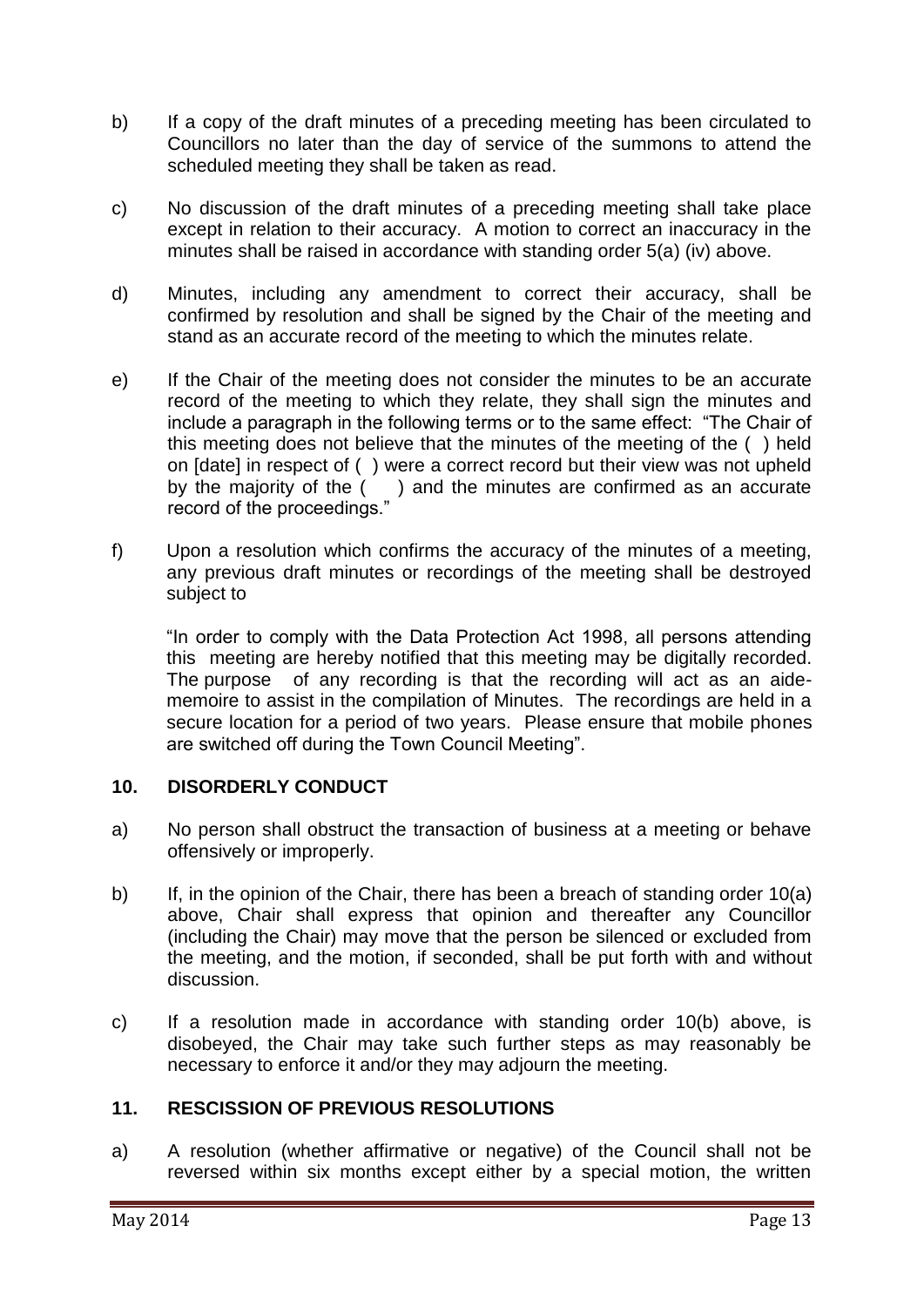notice whereof bears the names of at least five Councillors of the Council or by a motion moved in pursuance of the report or recommendation of a committee.

b) When a special motion or any other motion moved pursuant to standing order 11(a) above has been disposed of no similar motion may be moved within a further six months.

#### **12. VOTING ON APPOINTMENTS**

a) Where more than two persons have been nominated for a position to be filled by the Council and none of those persons has received an absolute majority of votes in their favour, the name of the person having the least number of votes shall be struck off the list and a fresh vote taken. This process shall continue until a majority of votes is given in favour of one person. Any tie may be settled by the Chair's casting vote.

#### **13. EXPENDITURE**

- a) Any expenditure incurred by the Council shall be in accordance with the Council's financial regulations.
- **b) The Council's financial regulations shall be reviewed once a year by Policy, Finance and Publicity Committee to the Annual Meeting.**
- **c) The Council's financial regulations may make provision for the authorisation of the payment of money in exercise of any of the Council's functions to be delegated to a committee, sub-committee or to an employee.** Orders for the payment of money shall be signed, after appropriate examination of supporting documents, by any two Members of the following:
	- i) The Chair
	- ii) The Vice-Chair
	- iii) The Leader of the Council
	- iv) The Deputy Leader of the Council

And as third signatory the Clerk to the Council

The supporting documentation will be initialled by the cheque signatories to evidence that it has been matched to the order for payment.

In the event that one Member fulfils two of the above roles, a fourth member for payment order signatories should be elected at the Annual meeting in order to ensure full operational capability of the Council at all times.

### **14. EXECUTION AND SEALING OF LEGAL DEEDS** *See also Standing Order 5(a) (xvi) above*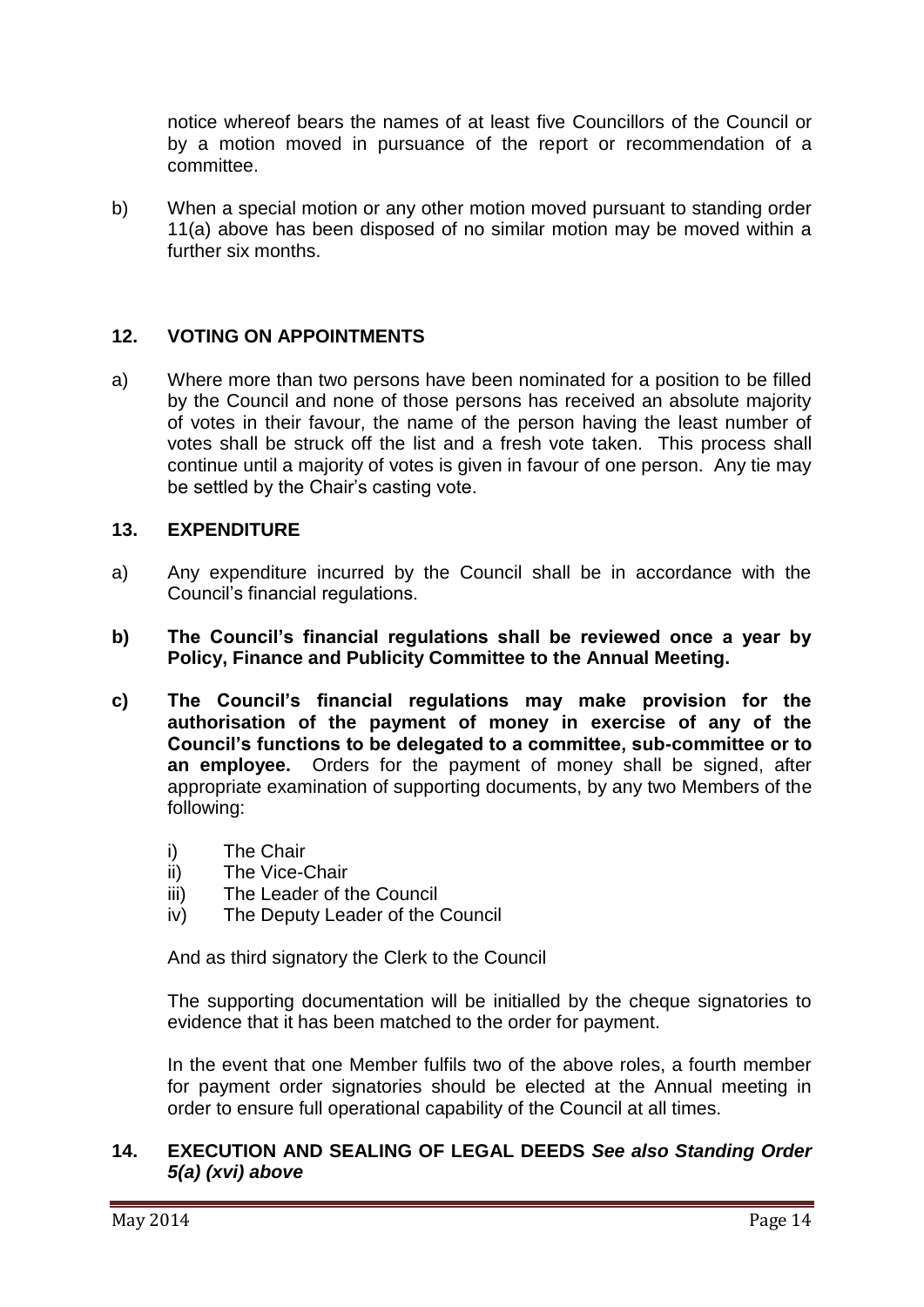- a) A legal deed shall not be executed on behalf of the Council unless the same has been authorised by a resolution.
- **b) In accordance with a resolution made under standing order 14(a) above, the Council's common seal shall alone be used for sealing a deed required by law. It shall be applied by the Proper Officer in the presence of two members of the Council who shall sign the deed as witnesses.**

# **15. COMMITTEES** *See also Standing Order 1. Above.*

- a) The Council may, at its Annual Meeting, appoint standing committees; subcommittees and working groups and may at any other time appoint such other committees, sub-committees and working groups as may be necessary, and:
	- i) Shall determine their terms of reference.
	- ii) May permit committees to determine the dates of their meetings;
	- iii) Shall appoint and determine the term of office of Councillor or non-Councillor members of such a committee (unless the appointment of non-Councillors is prohibited by law) so as to hold office no later than the next annual meeting;
	- iv) may appoint substitute Councillors to a committee whose role is to replace ordinary Councillors at a meeting of a committee if ordinary Councillors of the committee have confirmed to the Proper Officer one day before the meeting that they are unable to attend;
	- v. an ordinary member of a committee who has been replaced at a meeting by a substitute member (in accordance with standing order 15(a)(iv) above) shall not be permitted to participate in debate or vote on business at that meeting and may only speak during any public participation session during the meeting;
	- vi) May in accordance with standing orders, dissolve a committee at any time.

#### **16. SUB-COMMITTEES** *See also Standing Order 1. above*

a) Unless there is a Council resolution to the contrary, every committee may appoint a sub-committee whose terms of reference and members shall be determined by resolution of the committee.

#### **17. EXTRAORDINARY MEETINGS** *See also Standing Order 1. Above*

- **a) The Leader or the Chair, Deputy Leader in the absence Leader may convene an extraordinary meeting of the Council at any time.**
- **b) If the Leader or the Chair, Deputy Leader in the absence Leader does not or refuses to call an extraordinary meeting of the Council within Seven days of having requested to do so by two Councillors, those five Councillors may convene an extraordinary meeting of the Council. The**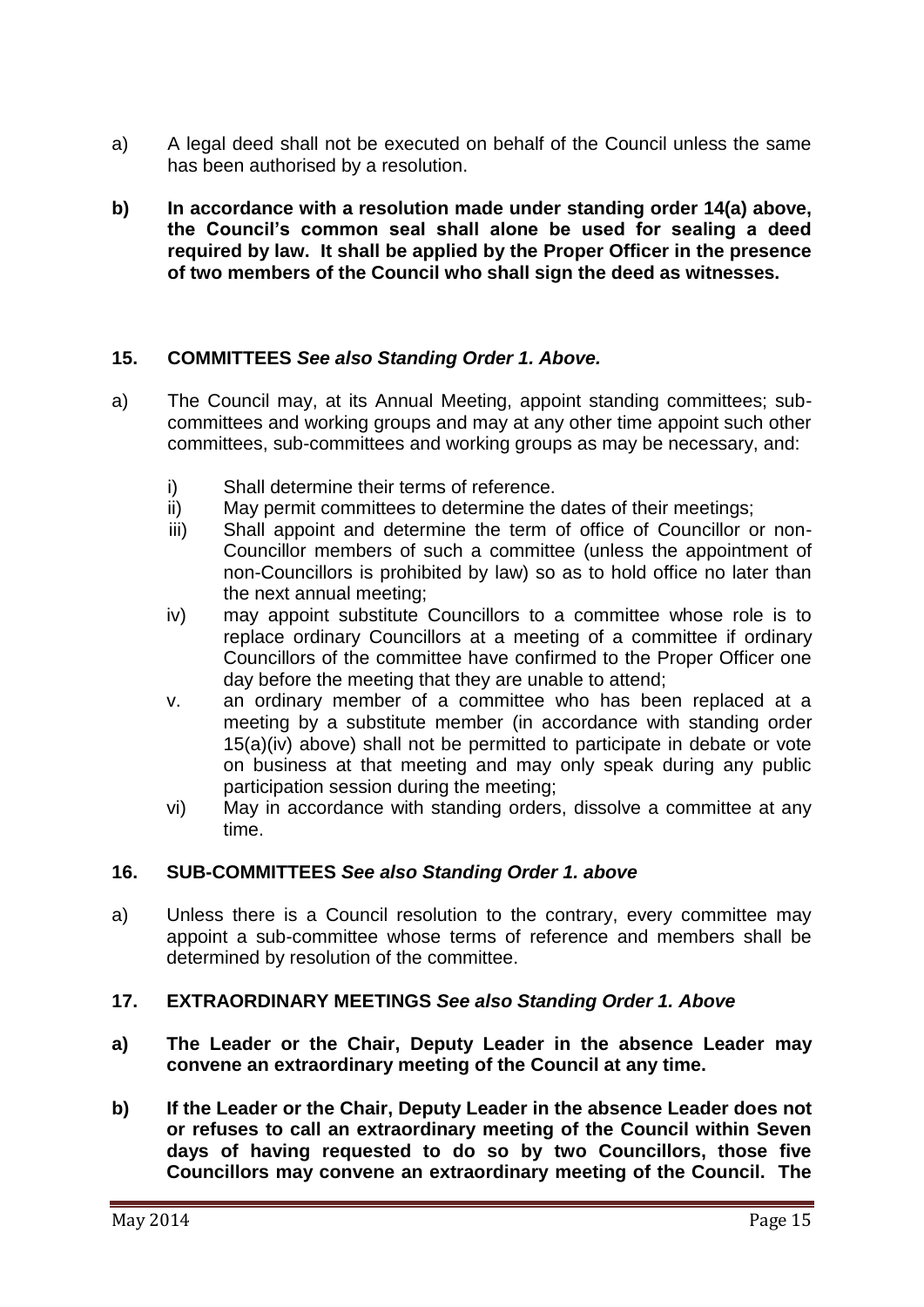#### **statutory public notice giving the time, venue and agenda for such a meeting must be signed by the Five Councillors.**

- c) The Chair of a Committee (or a Sub-Committee) may convene an extraordinary meeting of the committee or sub-committee at any time.
- d) If the Chair of a Committee (or a Sub-Committee) does not or refuses to call an extraordinary meeting within seven days of having been requested by to do so by five Councillors, those five Councillors may convene an extraordinary meeting of a committee (or a sub-committee). The statutory public notice giving the time, venue and agenda for such a meeting must be signed by five Councillors.

# **18. ADVISORY COMMITTEES SEE** *Also Standing Order 1. Above*

a) The Council may appoint advisory committees comprised of a number of Councillors and non-Councillors.

# **19. ACCOUNTS AND FINANCIAL STATEMENT**

- a) All payments by the council shall be authorised, approved and paid in accordance with the Council's financial regulations, which shall be reviewed at least annually.
- b) The Responsible Financial Officer shall supply a schedule of receipts and payments made since the last report, and a recently completed Bank Reconciliation, to members on a monthly basis, except in August. The RFO shall supply to each councillor after 31 March,  $30<sup>th</sup>$  June,  $30<sup>th</sup>$  September and 31<sup>st</sup> December in each year a statement summarising the council's receipts and payments for the each quarter and the balances held at the end of a quarter. This statement should include a comparison with the budget for the financial year. A Financial Statement prepared on the appropriate accounting basis (receipts and payments, virements or income and expenditure) for a year to 31 March shall be presented to each Councillor before the end of the following month of June. The Annual Return, which is subject to external audit, and includes the Statement of Accounts of the Council, the annual governance statement, and an Internal Audit Report, shall be presented to Council for formal approval before 30 June.
- c) No virements are to be made between cost centres without a report on the reasons being made to the Chair and Vice-Chair of the Policy Finance and Publicity Committee including the Leader and Deputy Leader of the council. All virements to be considered for approval at the Policy Finance and Publicity Committee at the next meeting following the request to Vire between cost centres and Recommendations considered at the following Ordinary Meeting of the Council.
- d) The Statement of Accounts of the Council (which is subject to external audit), including the annual governance Statement, shall be presented to Council for formal approval before  $30<sup>th</sup>$  June.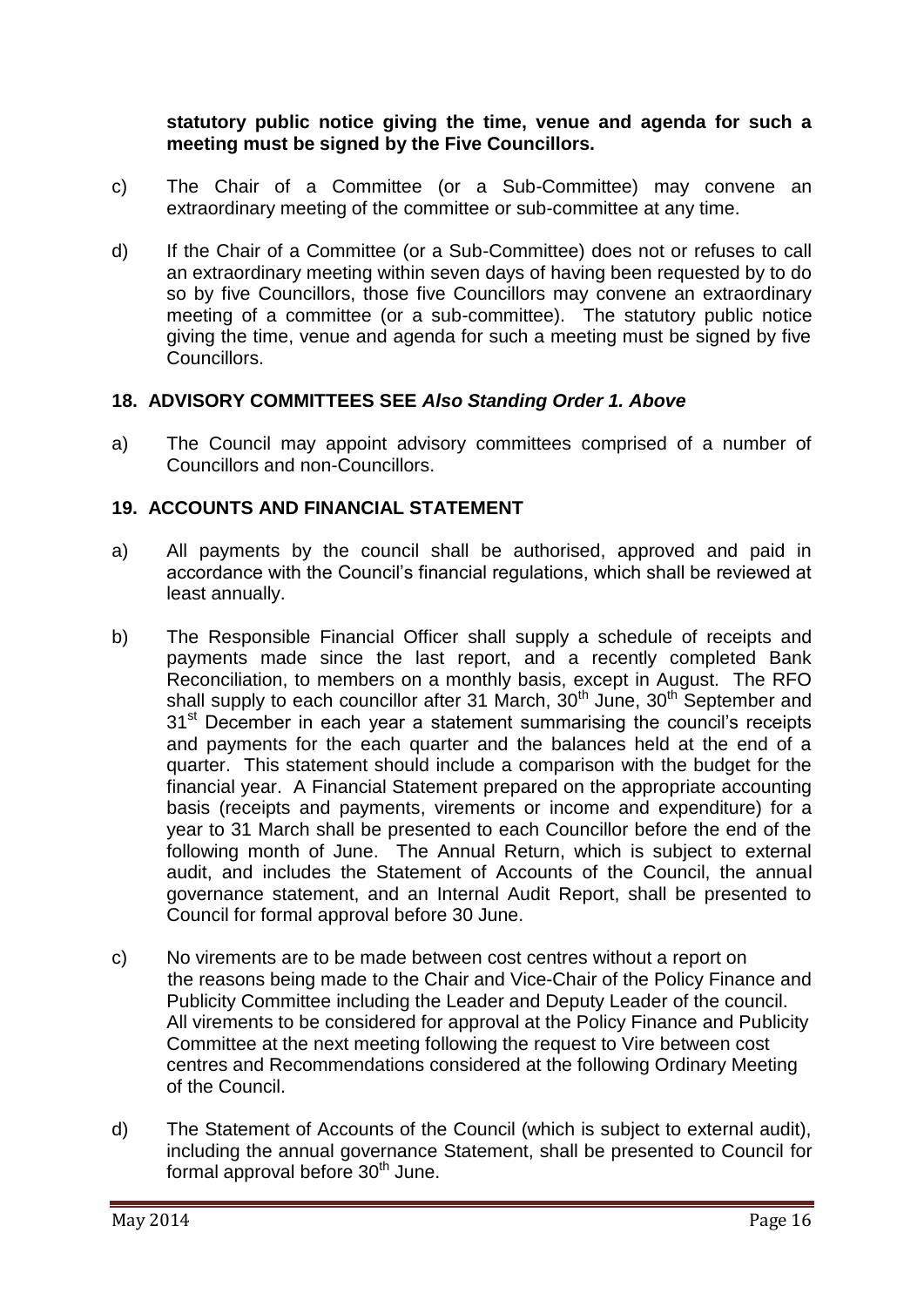- e) The Responsible Financial Officer is authorised after a motion has been moved at an ordinary meeting of the council to draw down up to £100,000 of any authorised loan the maximum amount the council will be allowed to hold as a loan or borrow is £750,000 at any time.
- f) Within four clear days of the date of a request in writing or by email from the Chair and Vice-Chair of the Policy Finance and Publicity Committee, the Responsible Financial Officer shall supply a statement summarising the Council's receipts and payments for the latest completed month and the balances held at the end of the latest complete month.

#### **20. ESTIMATES/PRECEPTS**

- **a) The Council shall approve written estimates for the coming financial year** at its meeting before the end of January.
- b) Any committee desiring to incur expenditure shall give the Proper Officer a written estimate of the expenditure recommended for the coming year no later than December.

# **21. CANVASSING OF AND RECOMMENDATIONS BY COUNCILLORS**

- a) Canvassing Councillors or the members of a committee or sub-committee, directly or indirectly, for appointment to or by the Council shall disqualify the candidate from such an appointment. The Proper Officer shall disclose the requirements of this standing order to every candidate.
- b) A Councillor or a member of a committee or sub-committee, Officer or employees shall not solicit a person for appointment to or by the Council or recommend a person for such appointment or for promotion.
- c) This standing order shall apply to tenders as if the person making the tender were a candidate for an appointment.

# **22. INSPECTION OF DOCUMENTS**

a) Subject to standing orders to the contrary or in respect of matters which are confidential, a Councillor may, for the purpose of their official duties (but not otherwise), inspect any document in the possession of the Council or a committee or a sub-committee, and request a copy for the same purpose. The minutes of meetings of the Council, its committees or sub-committees shall be available for inspection by Councillors.

# **23. UNAUTHORISED ACCESS**

a) Unless authorised by a resolution, no individual Councillor shall in the name or on behalf of the council, a committee or a sub-committee: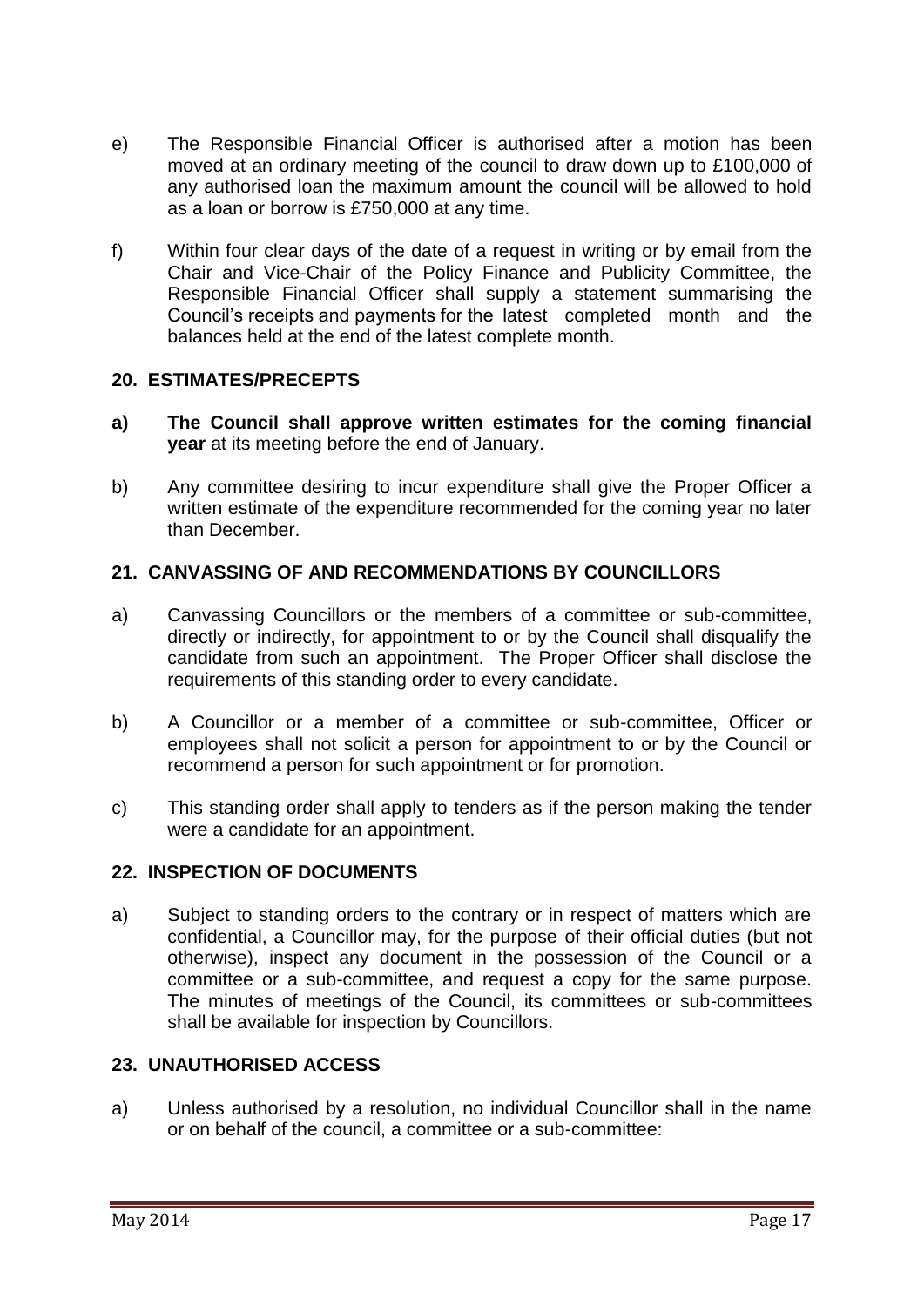- i) Inspect any land and/or premises which the Council has a right or duty to inspect; or
- ii) The only Councillor that may give instructions or directions to the Proper Officer will be the Leader or Chair, Deputy Leader in the absence of the Leader of the council.

# **24. CONFIDENTIAL BUSINESS**

- a) Councillors and employees shall not disclose information given in confidence or which they believe, or ought to be aware is of a confidential nature.
- b) A Councillor in breach of the provisions of standing order 24(a) above may be removed from a committee or a sub-committee by a resolution of the Council.

# **25. POWER OF WELL-BEING**

- **a) Before exercising the power to promote well-being, a meeting of the full Council shall have passed a resolution to confirm it has satisfied the prescribed statutory criteria required to qualify as an eligible Parish Council.**
- **b) The Council's period of eligibility begins on the date the resolution under standing order 25(a) above was made and expires on the day before the annual meeting of the Council that takes place in a year of ordinary elections.**
- **c) After the expiry of its preceding period of eligibility, the Council continues to be an eligible Council solely for the purpose of completing any activity undertaken in the exercise of the power to promote wellbeing which was not completed before the expiry of the Council's preceding period of eligibility referred to in standing order 25(b) above.**

# **26. MATTERS AFFECTING COUNCIL EMPLOYEES**

- a) If a meeting considers any matter personal to a Council employee, it shall not be considered until Members have decided whether or not the press and public shall be excluded pursuant to standing order 1(c) above.
- b) Subject to the Council's policy regarding absences from work, the Council's most senior employee shall notify the Leader or Chair in their absence the Deputy Leader of any absence of that most senior employee occasioned by illness or urgency and the Member so informed shall report such absence to the next Council meeting.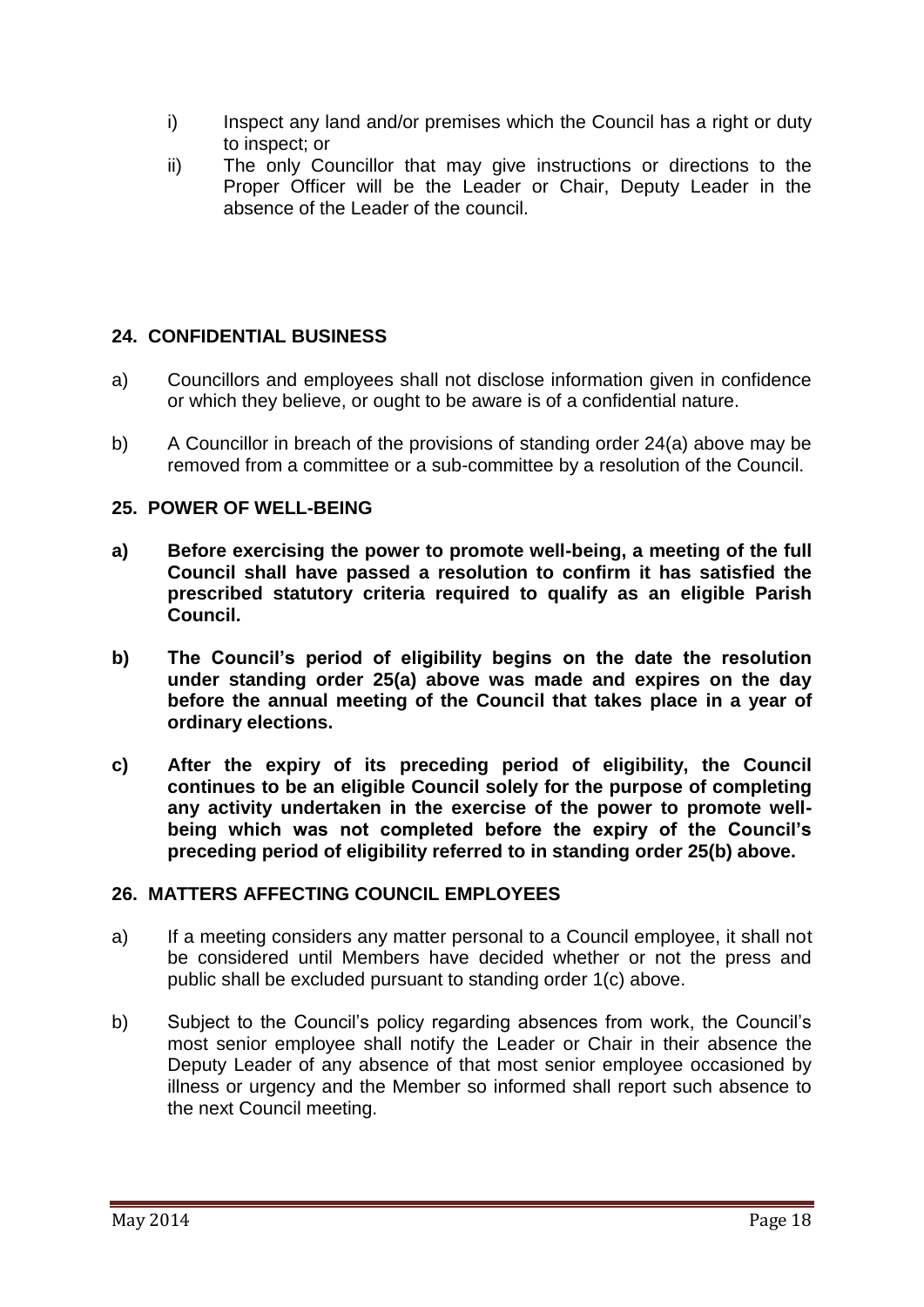These Member responsibilities may be delegated to the Chair or Vice Chair of a Committee or Sub-Committee, and absence reporting may be delegated to a Committee or Sub-Committee.

c) The Leader and Chair, or in his/her absence, the Deputy Leader or Vice Chair shall upon a resolution conduct a review of the performance and/or appraisal of the Council's most senior employee and shall keep a written record of it. The review and/or appraisal shall be reported back and shall be subject to approval by Council.

These Member responsibilities may be delegated to the Chair or Vice-Chair of a Committee or Sub-Committee, and review and/or appraisal reporting may be delegated to a Committee or Sub-Committee.

- d) Subject to the Council's policy regarding the handling of grievance matters, the Council's most senior employee (or other employees) shall contact the Chair or in his/her absence, the Vice-Chair in respect of an informal or formal grievance matter and this matter shall be reported back and progressed by resolution of the council. These Member responsibilities may be delegated to the Chair or Vice Chair of a Committee or Sub-Committee, and reporting back and progression by resolution may be delegated to a Committee or Sub-Committee.
- e) Subject to the Council's policy regarding the handling of grievance and disciplinary matters, if an informal or formal grievance matter raised by the Council's most senior employee relates to the nominated Member in 26(d) above, this shall be communicated to another member of Council, or if applicable, the Committee that has been assigned delegated powers.
- f) Any persons responsible for all or part of the management of Council employees shall keep written records of all meetings relating to their performance, and capabilities, grievance and disciplinary matters.
- g) The Council shall keep written records relating to employees secure. All paper records shall be secured under lock and electronic records shall be password protected.
- h) Records documenting reasons for an employee's absence due to ill health or details of a medical condition shall be made available only to those persons with responsibility for the same.
- i) Only persons with line management responsibilities shall have access to employee records referred to in standing orders 26(g) and (h) above if so justified.
- j) Access and means of access by keys and/or computer passwords to records of employment referred to in standing orders 26(g) and (h) above shall be provided only to the Council's most senior officer and/or the Leader or if applicable, the Committee that has been assigned delegated powers.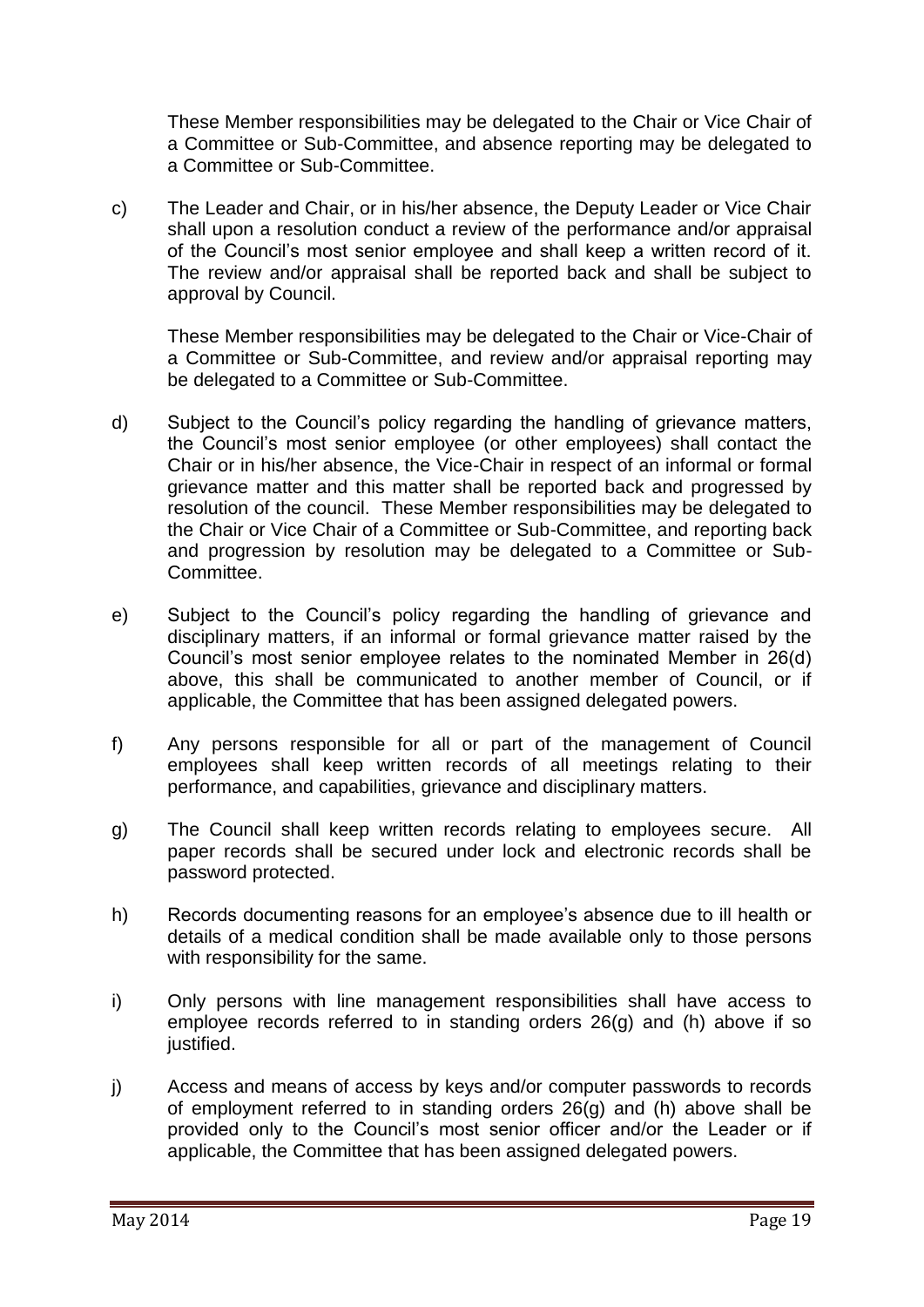# **27. FREEDOM OF INFORMATION ACT 2000**

- a) All requests for information held by the Council shall be processed in accordance with the Council's policy in respect of handling requests under the Freedom of Information Act 2000.
- b) Correspondence from, and notices served by, the Information Commissioner shall be referred by the Proper Officer to the Leader of the Council, or if applicable, the Committee that has been assigned delegated powers. The responsible Council/Committee shall have the power to do anything to facilitate compliance with the Freedom of Information Act 2000 including exercising the powers of the Proper Officer in respect of Freedom of Information requests set out under standing order 3(b) (x) above.

#### **28. RELATIONS AND THE PRESS/MEDIA**

- a) All requests from the press or other media for an oral or written statement or comment from the Council shall be processed in accordance with the Council's policy in respect of dealing with the press and/or other media.
- b) In accordance with the Council's policy in respect to dealing with the press and/or media, Councillors shall only do so by consent of the Leader or Chair the Deputy Leader in the absence Leader not, in their official capacity, provide oral or written statements or written articles to the press or other media.
- c) All press/media releases are to be authorised by the Chair or Vice-Chair Leader or Chair the Deputy Leader in the absence Leader of the Policy Finance and Publicity Committee and issued by the Proper Officer or employee acting as Proper Officer in absence of the Proper Officer.

#### **29. LIAISON WITH DISTRICT AND COUNTY OR UNITARY COUNCILLORS**

- a) An invitation to attend a meeting of the Council shall be sent, together with the agenda, to the Councillor of the District and County representing its electoral ward.
- b) Unless the Council otherwise orders, a copy of each letter sent to the District or County shall be sent to the District or County Councillor representing its electoral ward.

#### **30. FINANCIAL MATTERS**

- a) The Council shall consider and approve financial regulations drawn up by the Responsible Financial Officer, which shall include detailed arrangements in respect of the following:
	- i) The accounting records and systems of internal control;
	- ii) The assessment and management of financial risks faced by the Council;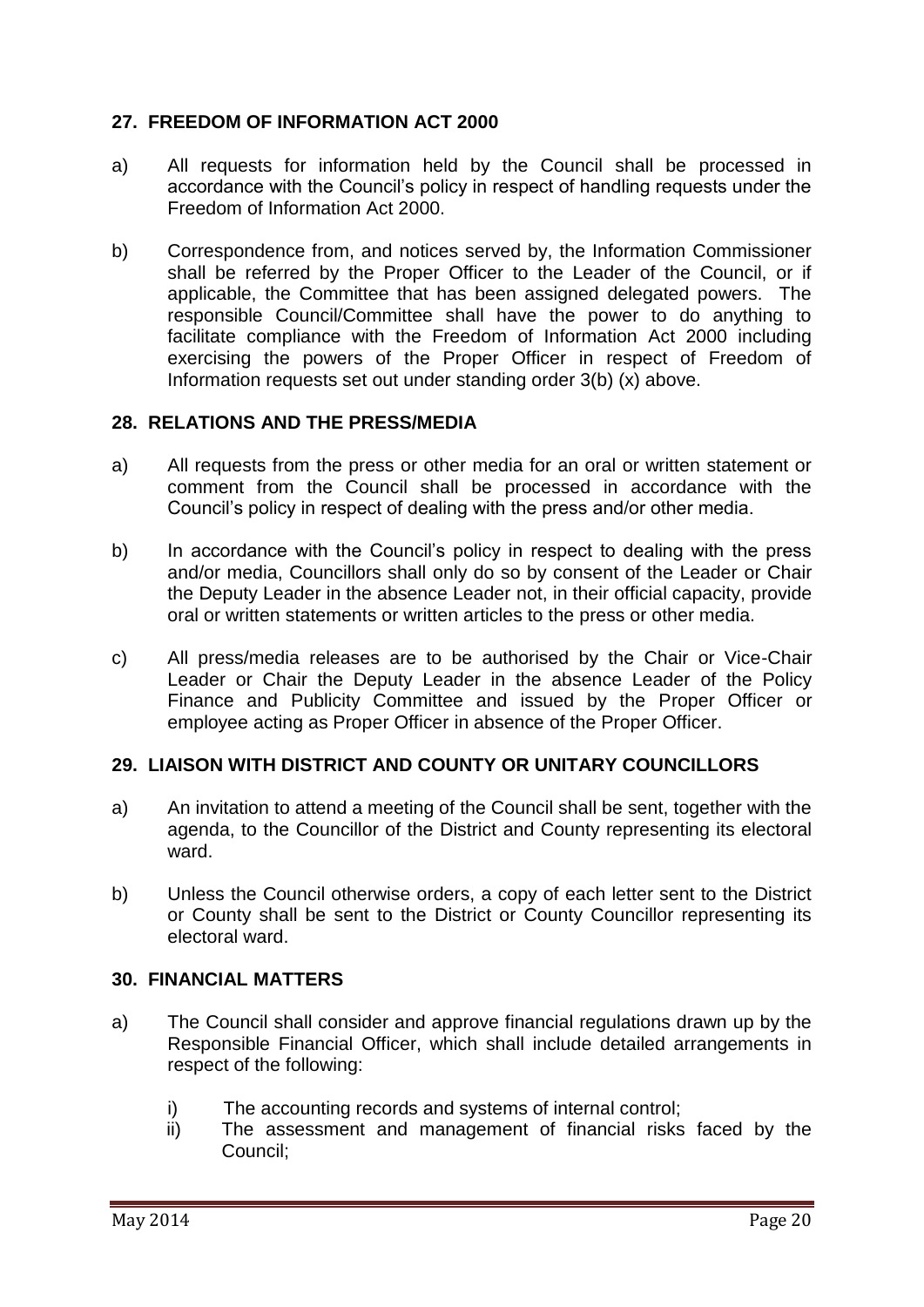- iii) the work of the Internal Auditor and the receipt of regular reports from the Internal Auditor, which shall be required at least annually;
- iv) The inspection and copying by Councillors and local electors of the Council's accounts and/or orders of payments;
- v) Procurement policies (subject to standing order 30(b) below) including the setting of values for different procedures where the contract has an estimated value of less than £50,000. Where it is intended to enter into a contract, the annual amount of which exceeds £3,000 but does not exceed £50,000 for the supply of goods or services, or for materials for the execution of works, the Responsible Finance Officer and/or the Clerk to the Council shall obtain at least three quotations for the said works or services and must seek approval of expenditure over £3,000). Any such expenditure shall be reported to the next available Council meeting.
- **b) Any proposed contract for the supply of goods, materials, services and the execution of works with an estimated value in excess of £50,000 shall be procured on the basis of a formal tender as summarised in standing order 30 (c) below.**
- c) Any formal tender process shall comprise the following steps:
	- i) A public notice of intention to place a contract to be placed in a local newspaper;
	- ii) A specification of the goods, materials, services and the execution of works shall be drawn up;
	- iii) Tenders are to be sent, in a sealed marked envelope, to the Proper Officer by a stated date and time;
	- iv) Tenders submitted are to be opened, after the stated closing date and time, by the Proper Officer and at least one member of the Council Policy and Finance Committee;
	- v) Tenders are then to be assessed and reported to the appropriate meeting of Council or Committee.
- d) Neither the Council, nor any Committee, is bound to accept the lowest tender, estimate or quote.
- **e) Where the value of a contract is likely to exceed £172,514 (or other threshold specified by the Office of Government Commerce from time to tome) the Council must consider whether the Public Contracts Regulations 2006 (SI No. 5, as amended) and the Utilities Contracts Regulations 2006 (SI No. 6, as amended) apply to the contract and, if either of those Regulations apply, the Council must comply with EU procurement rules.**

# **31. ALLEGATIONS OF BREACHES OF THE CODE OF CONDUCT**

a) On receipt of a notification that there has been an alleged breach of the code of conduct the Clerk to the Council shall refer it to a standards committee.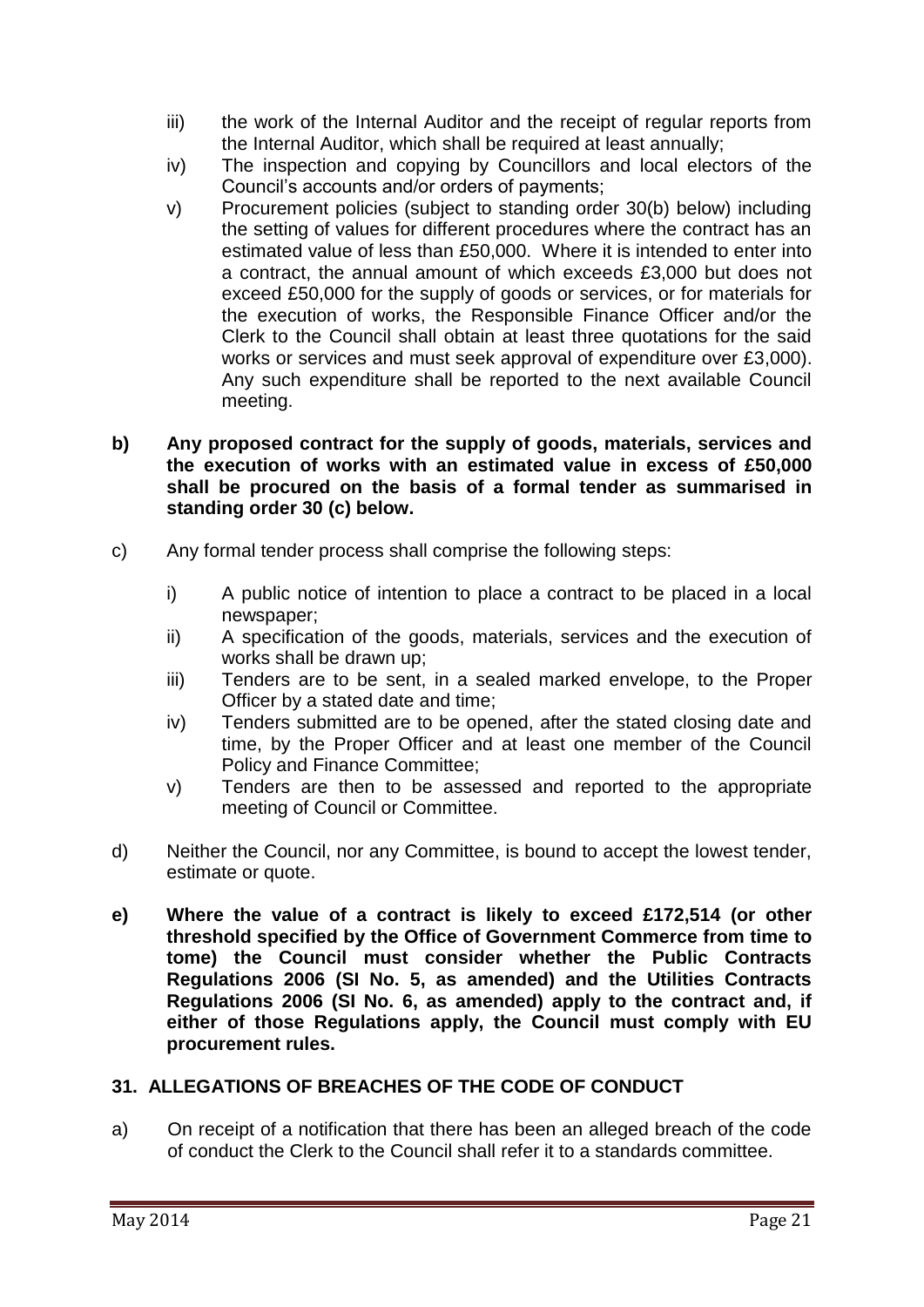- b) Where the notification relates to a complaint made by the Clerk to the Council, the Clerk to the Council shall notify the Chair of a standards Committee of that fact, who, upon receipt of such notification, shall nominate a person to assume the duties of the Clerk to the Council set out in the remainder of this standing order, who shall continue to act in respect of that matter as such until the complaint is resolved.
- c) Where a notification relates to a complaint made by an employee (not being the Proper Officer) the Clerk to the Council shall ensure that the employee in question does not deal with any aspect of the complaint.
- d) The subject matter of notifications shall be confidential and, insofar as it is possible to do so by law, the Council (including the Clerk to the council and the Chair of the standards committee) shall take the steps set out below, together with other steps considered necessary, to maintain confidentiality.
	- i) Draft the summonses and agendas in such a way that the identity and subject matter of the complaint are not disclosed.
	- ii) Ensure that any background papers containing the information set out in standing order 31(a) above are not made public.
	- iii) Ensure that the public and press are excluded from meetings as appropriate.
	- iv) Ensure that the minutes of meetings preserve confidentiality.
	- v) Consider any liaison that may be required with the person or body with statutory responsibility for the investigation of the matter.
- e) Standing order 31(d) above should not be taken to prohibit the Council (whether through the Proper Officer or the Chair of the relevant Committee or otherwise) from disclosing information to members and officers of the Council or to other persons where such disclosure is necessary to deal with the complaint or is required by law.
- f) A standards committee shall have the power to:
	- i) Seek documentary and other evidence from the person or body with statutory responsibility for investigation of the matter;
	- ii) Seek and share information relevant to the complaint;
	- iii) Grant the member involved a financial indemnity in respect of legal costs, which shall be in accordance with the law and subject to approval by a meeting of the full Council.
- g) References in standing order 31. To a notification shall be taken to refer to a communication of any kind which relates to a breach or an alleged breach of the code of conduct by a Councillor.

# **32. VARIATION, REVOCATION AND SUSPENSION OF STANDING ORDERS**

a) Any or every part of the standing orders, except those which are mandatory by law, may be suspended by resolution in relation to any specific item of business.